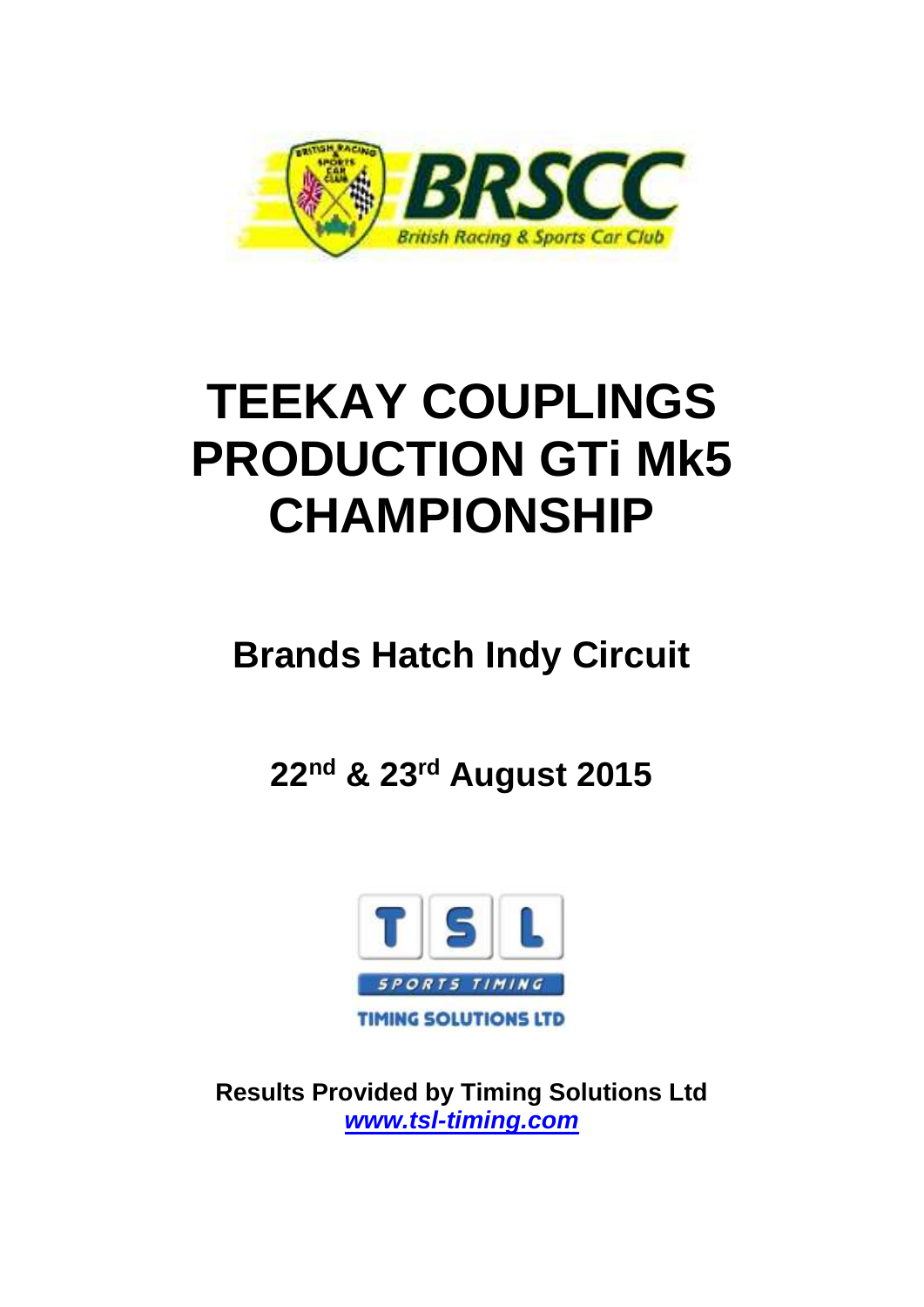

#### **Teekay Couplings Production GTI Mk5 Series QUALIFYING - RACE 2 - CLASSIFICATION**

| <b>POS</b> | NO.   | CL | PIC NAME                       | <b>ENTRY</b>       | <b>TIME</b> | ON             | LAPS | GAP   | <b>DIFF</b> | <b>MPH</b> |
|------------|-------|----|--------------------------------|--------------------|-------------|----------------|------|-------|-------------|------------|
|            | 65    |    | 1 Jason TINGLE                 | VW Golf GTi Mk5    | 55.243      | 9              | 17   |       |             | 78.71      |
| 2          |       |    | <sup>2</sup> Craig FLEMING     | VW Golf GTi Mk5    | 55.871      | 9              | 17   | 0.628 | 0.628       | 77.83      |
| 3          | 51    |    | 3 Simon HILL                   | VW Golf GTi Mk5    | 55.947      | 13             | 16   | 0.704 | 0.076       | 77.72      |
| 4          | 14    |    | 4 Thomas WITTS                 | VW Golf GTi Mk5    | 56,005      | 5              | 14   | 0.762 | 0.058       | 77.64      |
| 5          | 96    |    | 5 Martyn WALSH                 | VW Golf GTi Mk5    | 56.401      | 6              | 15   | 1.158 | 0.396       | 77.10      |
| 6          | 83    |    | 6 Paul BLACKBURN               | VW Golf GTi Mk5    | 56.607      | 12             | 16   | 1.364 | 0.206       | 76.82      |
| 7          | 44    | A  | 1 Peter MILNE                  | <b>VW Golf GTi</b> | 58.747      | 6              | 7    | 3.504 | 2.140       | 74.02      |
| 8          | 88    |    | 7 Nathan BOLTON                | VW Golf GTi Mk5    | 58.749      | $\overline{7}$ | 8    | 3.506 | 0.002       | 74.02      |
| 9          | $77*$ |    | 8 Simon FARNSWORTH             | VW Golf GTi Mk5    | 59.536      | $\overline{2}$ | 13   | 4.293 | 0.787       | 73.04      |
| 10         | 42    | A  | <sup>2</sup> Ian GREEN         | <b>VW Golf GTi</b> | 1:00.173    | 8              | 10   | 4.930 | 0.637       | 72.26      |
| 11         | 35    |    | 1 Chris BAGULEY                | <b>VW Golf GTi</b> | 1:00.345    | 4              | 4    | 5.102 | 0.172       | 72.06      |
| 12         | 55    |    | 2 Luke WALES                   | <b>VW Golf GTI</b> | 1:00.656    | 3              | 3    | 5.413 | 0.311       | 71.69      |
| 13         | 25    |    | <sup>3</sup> Wesley CHATTERTON | <b>VW Golf GTi</b> | 1:01.290    | 12             | 14   | 6.047 | 0.634       | 70.95      |
| 14         | 16    |    | 4 Mark ROBINSON                | <b>VW Golf GTi</b> | 1:04.850    | 2              | 7    | 9.607 | 3.560       | 67.05      |

**Car 77 - Please fit a working transponder**

**Weather / Track : Cloudy / Dry**

These results are provisional until the conclusion of any judicial and technical matters. Start: 09:23 Flag 09:45 End: 09:46

Clerk Of Course : Timekeeper :

Circuit Length = 1.2079 miles Brands Hatch Indy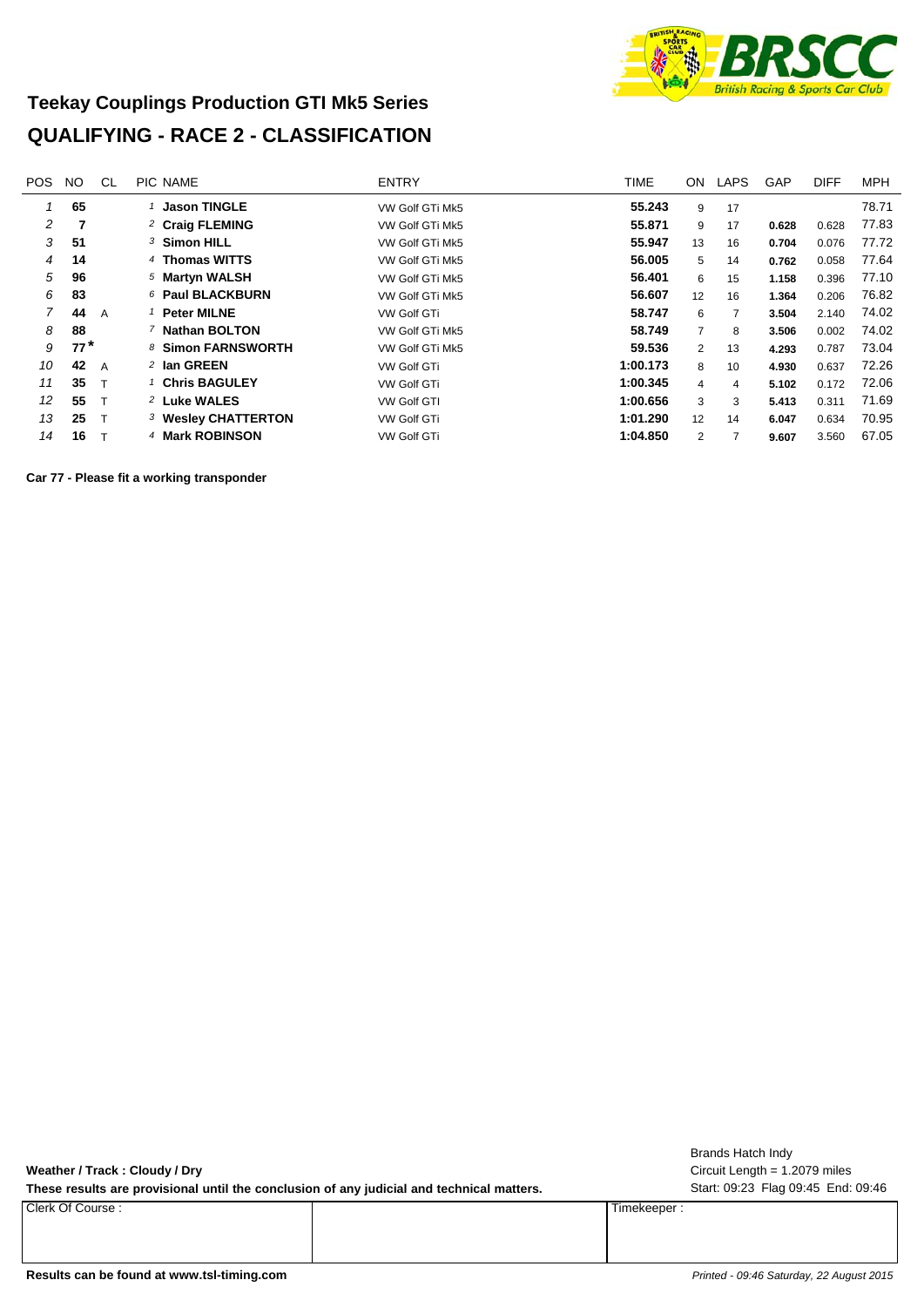#### **Teekay Couplings Production GTI Mk5 Series QUALIFYING - RACE 2 - LAP ANALYSIS**

DIFF = Difference To Personal Best Lap

| P1             | <b>Jason TINGLE</b><br>65 |                |                |                              |  |  |  |  |  |  |  |  |  |
|----------------|---------------------------|----------------|----------------|------------------------------|--|--|--|--|--|--|--|--|--|
| LAP            | <b>LAP TIME</b>           | <b>DIFF</b>    | MPH            | TIME OF DAY                  |  |  |  |  |  |  |  |  |  |
| $1 -$          | 1:04.260                  | 9.017          | 67.67          | 09:24:17.443                 |  |  |  |  |  |  |  |  |  |
| 2 -            | 58.076                    | 2.833          | 74.87          | 09:25:15.519                 |  |  |  |  |  |  |  |  |  |
| 3 -            | 56.899                    | 1.656          | 76.42          | 09:26:12.418                 |  |  |  |  |  |  |  |  |  |
| 4 -            | 56.263                    | 1.020          | 77.29          | 09:27:08.681                 |  |  |  |  |  |  |  |  |  |
| 5 -            | 55.693                    | 0.450          | 78.08          | 09:28:04.374                 |  |  |  |  |  |  |  |  |  |
| 6 -<br>$7 -$   | 55.596<br>(2)<br>55.671   | 0.353<br>0.428 | 78.21<br>78.11 | 09:28:59.970<br>09:29:55.641 |  |  |  |  |  |  |  |  |  |
| 8 -            | 55.615<br>(3)             | 0.372          | 78.19          | 09:30:51.256                 |  |  |  |  |  |  |  |  |  |
| 9 -            | 55.243<br>(1)             |                | 78.71          | 09:31:46.499                 |  |  |  |  |  |  |  |  |  |
| $10 -$         | P<br>7:32.477             | 6:37.234       | 9.61           | 09:39:18.976                 |  |  |  |  |  |  |  |  |  |
| $11 -$         | 1:01.781                  | 6.538          | 70.38          | 09:40:20.757                 |  |  |  |  |  |  |  |  |  |
| $12 -$         | 55.867                    | 0.624          | 77.83          | 09:41:16.624                 |  |  |  |  |  |  |  |  |  |
| $13 -$         | 55.745                    | 0.502          | 78.00          | 09:42:12.369                 |  |  |  |  |  |  |  |  |  |
| $14 -$         | 56.125                    | 0.882          | 77.48          | 09:43:08.494                 |  |  |  |  |  |  |  |  |  |
| $15 -$         | 55.905                    | 0.662          | 77.78          | 09:44:04.399                 |  |  |  |  |  |  |  |  |  |
| $16 -$         | 55.703                    | 0.460          | 78.06          | 09:45:00.102                 |  |  |  |  |  |  |  |  |  |
| $17 -$         | 56.524                    | 1.281          | 76.93          | 09:45:56.626                 |  |  |  |  |  |  |  |  |  |
| P <sub>2</sub> | 7<br><b>Craig FLEMING</b> |                |                |                              |  |  |  |  |  |  |  |  |  |
| LAP            | <b>LAP TIME</b>           | <b>DIFF</b>    | <b>MPH</b>     | TIME OF DAY                  |  |  |  |  |  |  |  |  |  |
| $1 -$          | 1:02.923                  | 7.052          | 69.10          | 09:24:18.611                 |  |  |  |  |  |  |  |  |  |
| 2 -            | 57.586                    | 1.715          | 75.51          | 09:25:16.197                 |  |  |  |  |  |  |  |  |  |
| 3 -            | 57.113                    | 1.242          | 76.14          | 09:26:13.310                 |  |  |  |  |  |  |  |  |  |
| 4 -            | 57.812                    | 1.941          | 75.21          | 09:27:11.122<br>09:28:07.103 |  |  |  |  |  |  |  |  |  |
| 5 -            | 55.981<br>(3)             |                | 77.68<br>0.110 |                              |  |  |  |  |  |  |  |  |  |
| 6 -<br>$7 -$   | 56.518<br>58.708          | 0.647<br>2.837 | 76.94<br>74.07 | 09:29:03.621<br>09:30:02.329 |  |  |  |  |  |  |  |  |  |
| 8 -            | 57.384                    | 1.513          | 09:30:59.713   |                              |  |  |  |  |  |  |  |  |  |
| 9 -            | 55.871<br>(1)             |                | 75.78<br>77.83 | 09:31:55.584                 |  |  |  |  |  |  |  |  |  |
| $10 -$         | 7:18.567<br>P             | 6:22.696       | 9.91           | 09:39:14.151                 |  |  |  |  |  |  |  |  |  |
| 11 -           | 1:01.711                  | 5.840          | 70.46          | 09:40:15.862                 |  |  |  |  |  |  |  |  |  |
| $12 -$         | 56.110                    | 0.239          | 77.50          | 09:41:11.972                 |  |  |  |  |  |  |  |  |  |
| 13 -           | 56.017                    | 0.146          | 77.63          | 09:42:07.989                 |  |  |  |  |  |  |  |  |  |
| $14 -$         | 56.078                    | 0.207          | 77.54          | 09:43:04.067                 |  |  |  |  |  |  |  |  |  |
| $15 -$         | 56.249                    | 0.378          | 77.30          | 09:44:00.316                 |  |  |  |  |  |  |  |  |  |
| $16 -$         | 55.908 (2)                | 0.037          | 77.78          | 09:44:56.224                 |  |  |  |  |  |  |  |  |  |
| $17 -$         | 1:00.376                  | 4.505          | 72.02          | 09:45:56.600                 |  |  |  |  |  |  |  |  |  |
| P <sub>3</sub> | <b>Simon HILL</b><br>51   |                |                |                              |  |  |  |  |  |  |  |  |  |
| LAP            | <b>LAP TIME</b>           | DIFF           | <b>MPH</b>     | <b>TIME OF DAY</b>           |  |  |  |  |  |  |  |  |  |
| 1 -            | 1:03.608                  | 7.661          | 68.36          | 09:24:17.887                 |  |  |  |  |  |  |  |  |  |
| $2 -$          | 57.980                    | 2.033          | 75.00          | 09:25:15.867                 |  |  |  |  |  |  |  |  |  |
| 3 -            | 57.094                    | 1.147          | 76.16          | 09:26:12.961                 |  |  |  |  |  |  |  |  |  |
| 4 -            | 56.751                    | 0.804          | 76.62          | 09:27:09.712                 |  |  |  |  |  |  |  |  |  |
| $5 -$<br>6 -   | 56.847                    | 0.900          | 76.49<br>76.66 | 09:28:06.559<br>09:29:03.279 |  |  |  |  |  |  |  |  |  |
| 7 -            | 56.720<br>56.914          | 0.773<br>0.967 | 76.40          | 09:30:00.193                 |  |  |  |  |  |  |  |  |  |
| $8 -$          | 56.670                    | 0.723          | 76.73          | 09:30:56.863                 |  |  |  |  |  |  |  |  |  |
| 9 -            | 56.604                    | 0.657          | 76.82          | 09:31:53.467                 |  |  |  |  |  |  |  |  |  |
| 10 -           | 7:23.404<br>P             | 6:27.457       | 9.80           | 09:39:16.871                 |  |  |  |  |  |  |  |  |  |
| $11 -$         | 1:03.166                  | 7.219          | 09:40:20.037   |                              |  |  |  |  |  |  |  |  |  |
| $12 -$         | 56.157<br>(2)             | 0.210          | 09:41:16.194   |                              |  |  |  |  |  |  |  |  |  |
| 13 -           | 55.947<br>(1)             |                | 09:42:12.141   |                              |  |  |  |  |  |  |  |  |  |
| $14 -$         | 57.001                    | 1.054          | 76.28          | 09:43:09.142                 |  |  |  |  |  |  |  |  |  |
| 15 -<br>16 -   | (3)<br>56.421<br>56.565   | 0.474<br>0.618 | 77.07<br>76.87 | 09:44:05.563<br>09:45:02.128 |  |  |  |  |  |  |  |  |  |
|                |                           |                |                |                              |  |  |  |  |  |  |  |  |  |
| P4             | <b>Thomas WITTS</b><br>14 |                |                |                              |  |  |  |  |  |  |  |  |  |
| LAP            | <b>LAP TIME</b>           | DIFF           | MPH            | TIME OF DAY                  |  |  |  |  |  |  |  |  |  |

**Weather / Track : Cloudy / Dry**

#### DIFF = Difference To Personal Best Lap

| 1 -    | 1:05.832   |     | 9.827    | 66.05 | 09:24:27.793 |
|--------|------------|-----|----------|-------|--------------|
| 2 -    | 58.236     |     | 2.231    | 74.67 | 09:25:26.029 |
| $3 -$  | 56.980     |     | 0.975    | 76.31 | 09:26:23.009 |
| 4 -    | 56.047 (2) |     | 0.042    | 77.58 | 09:27:19.056 |
| 5 -    | 56.005 (1) |     |          | 77.64 | 09:28:15.061 |
| 6 -    | 56.784     |     | 0.779    | 76.58 | 09:29:11.845 |
| 7 -    | 56.209     |     | 0.204    | 77.36 | 09:30:08.054 |
| 8 -    | 56.101     | (3) | 0.096    | 77.51 | 09:31:04.155 |
| 9 -    | 8:13.439   | Р   | 7:17.434 | 8.81  | 09:39:17.594 |
| $10 -$ | 1:02.806   |     | 6.801    | 69.23 | 09:40:20.400 |
| $11 -$ | 2:25.558   | Р   | 1:29.553 | 29.87 | 09:42:45.958 |
| $12 -$ | 1:00.185   |     | 4.180    | 72.25 | 09:43:46.143 |
| $13 -$ | 56.285     |     | 0.280    | 77.26 | 09:44:42.428 |
| $14 -$ | 56.436     |     | 0.431    | 77.05 | 09:45:38.864 |

| P5     | <b>Martyn WALSH</b><br>96. |             |            |              |
|--------|----------------------------|-------------|------------|--------------|
| LAP    | <b>LAP TIME</b>            | <b>DIFF</b> | <b>MPH</b> | TIME OF DAY  |
| 1 -    | 1:08.867                   | 12.466      | 63.14      | 09:24:29.912 |
| $2 -$  | 1:04.821                   | 8.420       | 67.08      | 09:25:34.733 |
| 3 -    | 58.145                     | 1.744       | 74.78      | 09:26:32.878 |
| $4 -$  | 57.408                     | 1.007       | 75.74      | 09:27:30.286 |
| 5 -    | 56.608                     | 0.207       | 76.81      | 09:28:26.894 |
| 6 -    | 56.401 (1)                 |             | 77.10      | 09:29:23.295 |
| 7 -    | 56.879                     | 0.478       | 76.45      | 09:30:20.174 |
| 8 -    | 56.638                     | 0.237       | 76.77      | 09:31:16.812 |
| 9 -    | 8:05.691<br>P              | 7:09.290    | 8.95       | 09:39:22.503 |
| $10 -$ | 1:04.755                   | 8.354       | 67.15      | 09:40:27.258 |
| $11 -$ | 56.786                     | 0.385       | 76.57      | 09:41:24.044 |
| $12 -$ | 56.405<br>(2)              | 0.004       | 77.09      | 09:42:20.449 |
| $13 -$ | 56.609                     | 0.208       | 76.81      | 09:43:17.058 |
| $14 -$ | 56.439                     | 0.038       | 77.04      | 09:44:13.497 |
| 15 -   | 56.408<br>(3)              | 0.007       | 77.09      | 09:45:09.905 |

#### **P6 83 Paul BLACKBURN**

| LAP    | <b>LAP TIME</b> | DIFF     | <b>MPH</b> | TIME OF DAY  |
|--------|-----------------|----------|------------|--------------|
| 1 -    | 1:02.593        | 5.986    | 69.47      | 09:24:19.155 |
| 2 -    | 58.131          | 1.524    | 74.80      | 09:25:17.286 |
| $3 -$  | 56.974          | 0.367    | 76.32      | 09:26:14.260 |
| $4 -$  | 57.095          | 0.488    | 76.16      | 09:27:11.355 |
| $5 -$  | 57.900          | 1.293    | 75.10      | 09:28:09.255 |
| $6 -$  | 56.850 (2)      | 0.243    | 76.49      | 09:29:06.105 |
| 7 -    | 56.887          | 0.280    | 76.44      | 09:30:02.992 |
| 8 -    | 57.404          | 0.797    | 75.75      | 09:31:00.396 |
| 9 -    | 57.134          | 0.527    | 76.11      | 09:31:57.530 |
| $10 -$ | P<br>7:22.413   | 6:25.806 | 9.82       | 09:39:19.943 |
| 11 -   | 1:01.870        | 5.263    | 70.28      | 09:40:21.813 |
| $12 -$ | 56.607 (1)      |          | 76.82      | 09:41:18.420 |
| 13 -   | 57.172          | 0.565    | 76.06      | 09:42:15.592 |
| 14 -   | 57.365          | 0.758    | 75.80      | 09:43:12.957 |
| 15 -   | 56.884<br>(3)   | 0.277    | 76.44      | 09:44:09.841 |
| 16 -   | 56.928          | 0.321    | 76.38      | 09:45:06.769 |

| P7    | 44 Peter MILNE |             |            |              |  |  |  |  |  |  |  |  |  |
|-------|----------------|-------------|------------|--------------|--|--|--|--|--|--|--|--|--|
| LAP   | LAP TIME       | <b>DIFF</b> | <b>MPH</b> | TIME OF DAY  |  |  |  |  |  |  |  |  |  |
| 1 -   | 1:11.228       | 12.481      | 61.05      | 09:24:48.319 |  |  |  |  |  |  |  |  |  |
| $2 -$ | 1:05.580       | 6.833       | 66.30      | 09:25:53.899 |  |  |  |  |  |  |  |  |  |
| $3 -$ | 1:06.782       | 8.035       | 65.11      | 09:27:00.681 |  |  |  |  |  |  |  |  |  |
| $4 -$ | 1:16.066       | 17.319      | 57.16      | 09:28:16.747 |  |  |  |  |  |  |  |  |  |
| 5 -   | 59.304 (2)     | 0.557       | 73.32      | 09:29:16.051 |  |  |  |  |  |  |  |  |  |
| 6 -   | 58.747 (1)     |             | 74.02      | 09:30:14.798 |  |  |  |  |  |  |  |  |  |
| 7.    | 59.440<br>(3)  | 0.693       | 73.15      | 09:31:14.238 |  |  |  |  |  |  |  |  |  |

Start: 09:23 Flag 09:45 End: 09:46 Circuit Length = 1.2079 miles Brands Hatch Indy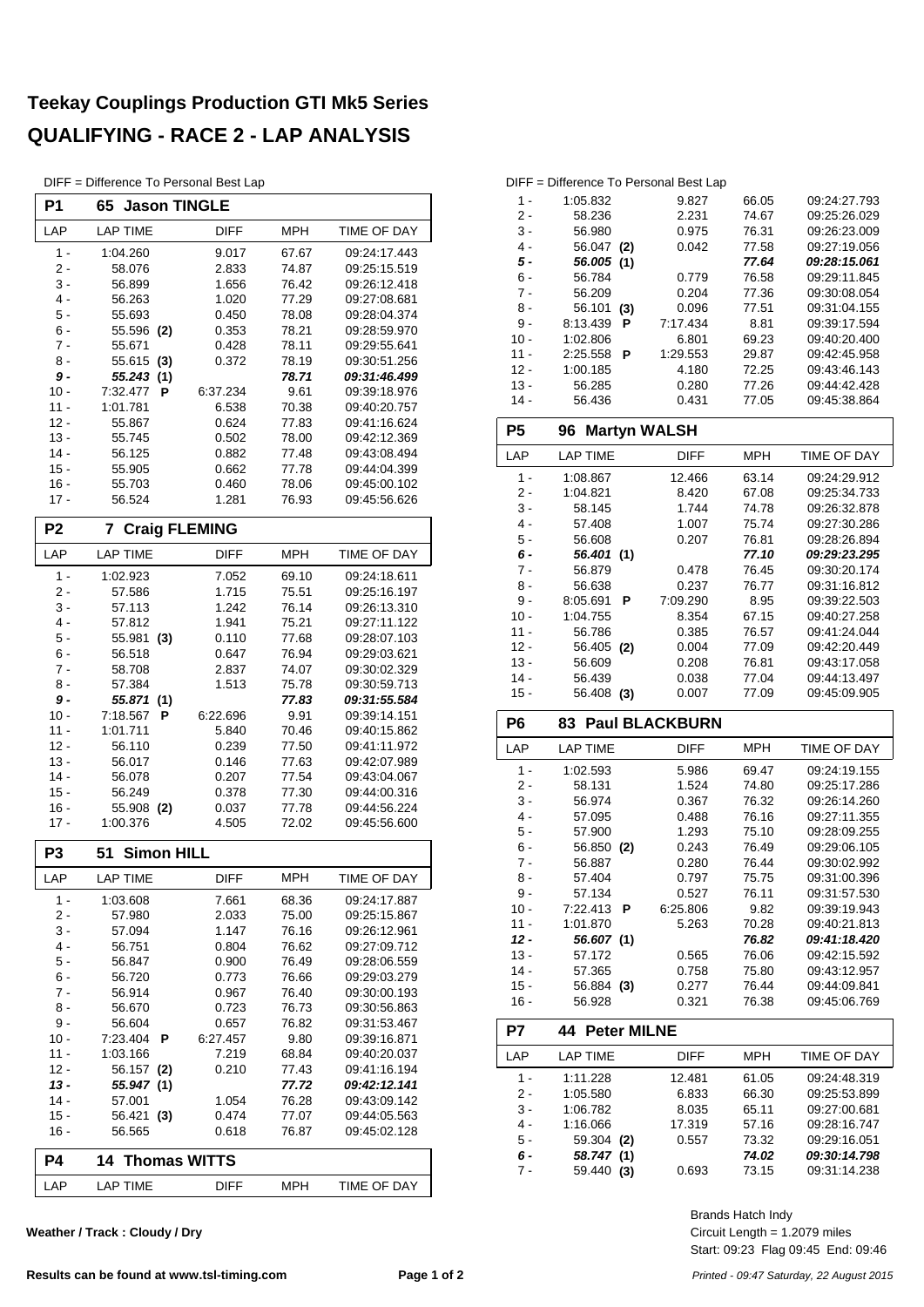#### **Teekay Couplings Production GTI Mk5 Series QUALIFYING - RACE 2 - LAP ANALYSIS**

DIFF = Difference To Personal Best Lap

| $D_{\text{IFT}}$ = $D_{\text{II}}$ energice TO Personal best Lap<br><b>Nathan BOLTON</b> |                             |                         |                |                              |  |  |  |  |  |  |  |  |
|------------------------------------------------------------------------------------------|-----------------------------|-------------------------|----------------|------------------------------|--|--|--|--|--|--|--|--|
| P8                                                                                       | 88                          |                         |                |                              |  |  |  |  |  |  |  |  |
| LAP                                                                                      | <b>LAP TIME</b>             | <b>DIFF</b>             | MPH            | <b>TIME OF DAY</b>           |  |  |  |  |  |  |  |  |
| $1 -$                                                                                    | 1:05.554                    | 6.805                   | 66.33          | 09:24:23.331                 |  |  |  |  |  |  |  |  |
| 2 -                                                                                      | 1:00.338                    | 1.589                   | 72.07          | 09:25:23.669                 |  |  |  |  |  |  |  |  |
| 3 -                                                                                      | 59.418                      | 0.669                   | 73.18          | 09:26:23.087                 |  |  |  |  |  |  |  |  |
| 4 -                                                                                      | 58.871<br>(2)               | 0.122                   | 73.86          | 09:27:21.958                 |  |  |  |  |  |  |  |  |
| 5 -<br>6 -                                                                               | 59.688                      | 0.939<br>0.228          | 72.85          | 09:28:21.646                 |  |  |  |  |  |  |  |  |
| 7 -                                                                                      | 58.977<br>(3)<br>58.749 (1) |                         | 73.73<br>74.02 | 09:29:20.623<br>09:30:19.372 |  |  |  |  |  |  |  |  |
| 8 -                                                                                      | 59.717                      | 0.968                   | 72.82          | 09:31:19.089                 |  |  |  |  |  |  |  |  |
| P <sub>9</sub>                                                                           | 77                          | <b>Simon FARNSWORTH</b> |                |                              |  |  |  |  |  |  |  |  |
| LAP                                                                                      | <b>LAP TIME</b>             | <b>DIFF</b>             | MPH            | TIME OF DAY                  |  |  |  |  |  |  |  |  |
| $1 -$                                                                                    | 1:01.121                    | 1.585                   | 71.14          | 09:25:26.101                 |  |  |  |  |  |  |  |  |
| 2 -                                                                                      | 59.536 (1)                  |                         | 73.04          | 09:26:25.637                 |  |  |  |  |  |  |  |  |
| 3 -                                                                                      | 59.988                      | 0.452                   | 72.49          | 09:27:25.625                 |  |  |  |  |  |  |  |  |
| 4 -                                                                                      | 1:00.217                    | 0.681                   | 72.21          | 09:28:25.842                 |  |  |  |  |  |  |  |  |
| 5 -                                                                                      | 1:00.333                    | 0.797                   | 72.07          | 09:29:26.175                 |  |  |  |  |  |  |  |  |
| $6 -$                                                                                    | 1:00.072                    | 0.536                   | 72.38          | 09:30:26.247                 |  |  |  |  |  |  |  |  |
| 7 -                                                                                      | 59.809<br>(3)               | 0.273                   | 72.70          | 09:31:26.056                 |  |  |  |  |  |  |  |  |
| 8 -                                                                                      | 7:59.242<br>Р               | 6:59.706                | 9.07           | 09:39:25.298                 |  |  |  |  |  |  |  |  |
| 9 -                                                                                      | 1:06.624                    | 7.088                   | 65.27          | 09:40:31.922                 |  |  |  |  |  |  |  |  |
| $10 -$                                                                                   | 1:00.610                    | 1.074                   | 71.74          | 09:41:32.532                 |  |  |  |  |  |  |  |  |
| 11 -                                                                                     | 1:00.112                    | 0.576                   | 72.34          | 09:42:32.644                 |  |  |  |  |  |  |  |  |
| $12 -$                                                                                   | 59.959                      | 0.423                   | 72.52          | 09:43:32.603                 |  |  |  |  |  |  |  |  |
| 13 -                                                                                     | 59.659 (2)                  | 0.123                   | 72.89          | 09:44:32.262                 |  |  |  |  |  |  |  |  |
| <b>P10</b>                                                                               | 42<br>lan GREEN             |                         |                |                              |  |  |  |  |  |  |  |  |
| LAP                                                                                      | <b>LAP TIME</b>             | <b>DIFF</b>             | MPH            | TIME OF DAY                  |  |  |  |  |  |  |  |  |
| $1 -$                                                                                    | 1:14.683                    | 14.510                  | 58.22          | 09:24:39.292                 |  |  |  |  |  |  |  |  |
| 2 -                                                                                      | 1:08.209                    | 8.036                   | 63.75          | 09:25:47.501                 |  |  |  |  |  |  |  |  |
| 3 -                                                                                      | 1:10.301                    | 10.128                  | 61.85          | 09:26:57.802                 |  |  |  |  |  |  |  |  |
| 4 -                                                                                      | 12:27.497<br>Р              | 11:27.324               | 5.81           | 09:39:25.299                 |  |  |  |  |  |  |  |  |
| 5 -                                                                                      | 1:07.782                    | 7.609                   | 64.15          | 09:40:33.081                 |  |  |  |  |  |  |  |  |
| $6 -$                                                                                    | 1:00.785                    | 0.612                   | 71.54          | 09:41:33.866                 |  |  |  |  |  |  |  |  |
| 7 -                                                                                      | 1:00.849                    | 0.676                   | 71.46          | 09:42:34.715                 |  |  |  |  |  |  |  |  |
| 8 -                                                                                      | 1:00.173(1)                 |                         | 72.26          | 09:43:34.888                 |  |  |  |  |  |  |  |  |
| 9 -                                                                                      | 1:00.405<br>(2)             | 0.232                   | 71.99          | 09:44:35.293                 |  |  |  |  |  |  |  |  |
| $10 -$                                                                                   | 1:00.433(3)                 | 0.260                   | 71.95          | 09:45:35.726                 |  |  |  |  |  |  |  |  |
| <b>P11</b>                                                                               | <b>35 Chris BAGULEY</b>     |                         |                |                              |  |  |  |  |  |  |  |  |
| LAP                                                                                      | <b>LAP TIME</b>             | DIFF                    | MPH            | TIME OF DAY                  |  |  |  |  |  |  |  |  |
| 1 -                                                                                      | 1:14.189                    | 13.844                  | 58.61          | 09:24:40.082                 |  |  |  |  |  |  |  |  |
| 2 -                                                                                      | $1:03.592$ (3)              | 3.247                   | 68.38          | 09:25:43.674                 |  |  |  |  |  |  |  |  |
| 3 -                                                                                      | 1:00.579<br>(2)             | 0.234                   | 71.78          | 09:26:44.253                 |  |  |  |  |  |  |  |  |
| 4 -                                                                                      | 1:00.345(1)                 |                         | 72.06          | 09:27:44.598                 |  |  |  |  |  |  |  |  |
| <b>P12</b>                                                                               | 55 Luke WALES               |                         |                |                              |  |  |  |  |  |  |  |  |
| LAP                                                                                      | <b>LAP TIME</b>             | DIFF                    | <b>MPH</b>     | <b>TIME OF DAY</b>           |  |  |  |  |  |  |  |  |
| $1 -$                                                                                    | 1:10.713                    | 10.057                  | 61.49          | 09:24:40.162                 |  |  |  |  |  |  |  |  |
| 2 -                                                                                      | $1:02.388$ (2)              | 1.732                   | 69.70          | 09:25:42.550                 |  |  |  |  |  |  |  |  |
| 3 -                                                                                      | 1:00.656(1)                 |                         | 71.69          | 09:26:43.206                 |  |  |  |  |  |  |  |  |
| <b>Wesley CHATTERTON</b><br><b>P13</b><br>25                                             |                             |                         |                |                              |  |  |  |  |  |  |  |  |
| LAP                                                                                      | LAP TIME                    | DIFF                    | <b>MPH</b>     | TIME OF DAY                  |  |  |  |  |  |  |  |  |
| 1 -                                                                                      | 1:12.841                    | 11.551                  | 59.69          | 09:24:44.729                 |  |  |  |  |  |  |  |  |
| 2 -                                                                                      | 1:03.717                    | 2.427                   | 68.24          | 09:25:48.446                 |  |  |  |  |  |  |  |  |
| 3 -                                                                                      | 1:03.581                    | 2.291                   | 68.39          | 09:26:52.027                 |  |  |  |  |  |  |  |  |
| 4 -                                                                                      | 1:03.560                    | 2.270                   | 68.41          | 09:27:55.587                 |  |  |  |  |  |  |  |  |

**Weather / Track : Cloudy / Dry**

#### 7 - 1:02.777 1.487 09:31:02.858 69.27 8 - 8:25.849 **P** 7:24.559 8.59 09:39:28.707

| $9 -$      | 1:07.380                | 6.090       | 64.53      | 09:40:36.087 |
|------------|-------------------------|-------------|------------|--------------|
| $10 -$     | 1:01.807<br>(2)         | 0.517       | 70.35      | 09:41:37.894 |
| $11 -$     | 1:02.020                | 0.730       | 70.11      | 09:42:39.914 |
| $12 -$     | 1:01.290(1)             |             | 70.95      | 09:43:41.204 |
| $13 -$     | 1:01.967                | 0.677       | 70.17      | 09:44:43.171 |
| $14 -$     | 1:02.916                | 1.626       | 69.11      | 09:45:46.087 |
| <b>P14</b> | <b>16 Mark ROBINSON</b> |             |            |              |
|            |                         |             |            |              |
| LAP        | <b>LAP TIME</b>         | <b>DIFF</b> | <b>MPH</b> | TIME OF DAY  |
| 1 -        | 1:11.676                | 6.826       | 60.67      | 09:24:46.283 |
| $2 -$      | 1:04.850(1)             |             | 67.05      | 09:25:51.133 |
| $3 -$      | 1:07.062                | 2.212       | 64.84      | 09:26:58.195 |
| 4 -        | 1:05.484<br>(3)         | 0.634       | 66.40      | 09:28:03.679 |

6 - 1:07.060 2.210 64.84 09:30:22.816<br>7 - 1:05.237 (2) 0.387 66.65 09:31:28.053

0.387 66.65 09:31:28.053

5 - 1:01.935 0.645 09:28:57.522 **(3)** 70.21 6 - 1:02.559 1.269 09:30:00.081 69.51

DIFF = Difference To Personal Best Lap

Start: 09:23 Flag 09:45 End: 09:46 Circuit Length = 1.2079 miles Brands Hatch Indy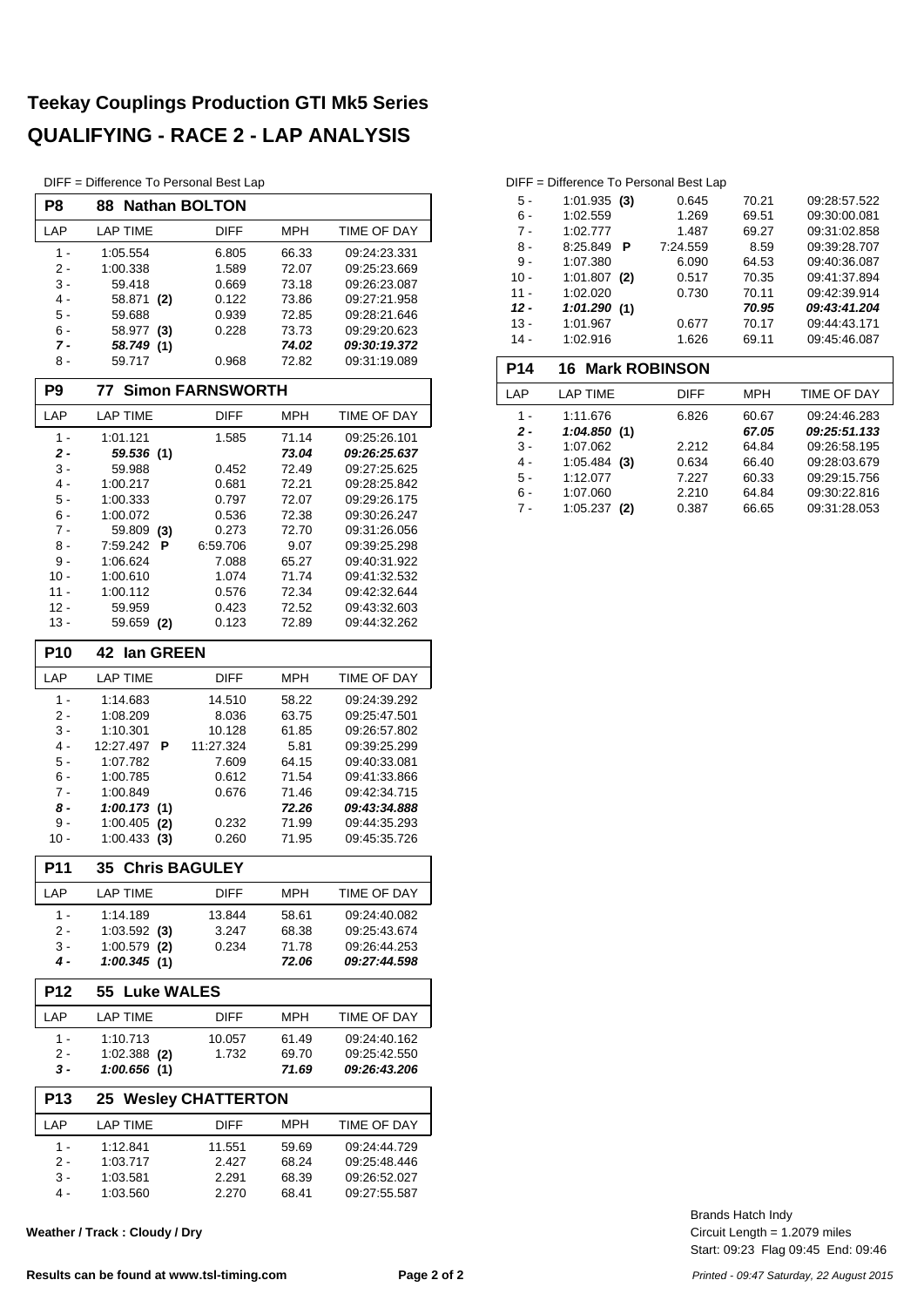**Teekay Couplings Production GTI Mk5 Series RACE 2 - GRID (15 minutes)**



Circuit Length = 1.2079 miles

**These results are provisional until the conclusion of any judicial and technical matters.**

Clerk Of Course : Timekeeper :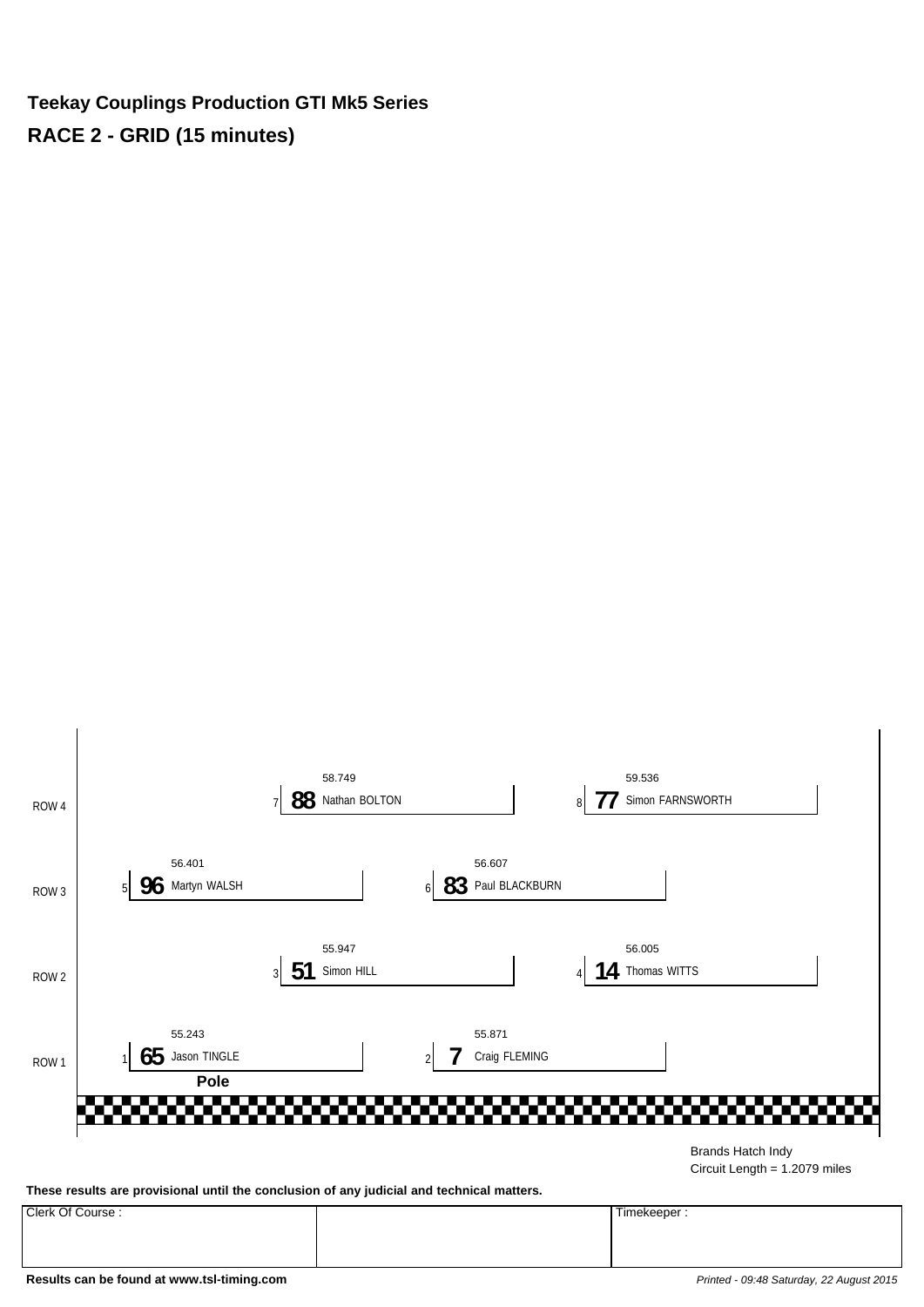

#### **Teekay Couplings Production GTI Mk5 Series RACE 2 - CLASSIFICATION**

| POS. | <b>NO</b> | <b>NAME</b>             | <b>ENTRY</b>       | LAPS | <b>TIME</b> | GAP    | <b>DIFF</b> | <b>MPH</b> | <b>BEST</b> | <b>ON</b> |
|------|-----------|-------------------------|--------------------|------|-------------|--------|-------------|------------|-------------|-----------|
|      | 65        | <b>Jason TINGLE</b>     | VW Golf GTi Mk5    | 16   | 15:08.387   |        |             | 76.59      | 55.684      | 3         |
| 2    | 14        | <b>Thomas WITTS</b>     | VW Golf GTi Mk5    | 16   | 15:09.383   | 0.996  | 0.996       | 76.51      | 55.904      | 3         |
| 3    | 96        | <b>Martyn WALSH</b>     | VW Golf GTi Mk5    | 16   | 15:12.564   | 4.177  | 3.181       | 76.24      | 56.373 10   |           |
| 4    | 7         | <b>Craig FLEMING</b>    | VW Golf GTi Mk5    | 16   | 15:15.011   | 6.624  | 2.447       | 76.04      | 56.392 11   |           |
| 5    | -51       | <b>Simon HILL</b>       | VW Golf GTi Mk5    | 16   | 15:21.654   | 13.267 | 6.643       | 75.49      | 56.541      | -5        |
| 6    | 83        | <b>Paul BLACKBURN</b>   | VW Golf GTi Mk5    | 16   | 15:28.185   | 19.798 | 6.531       | 74.96      | 57.038      | 11        |
| 7    | 88        | <b>Nathan BOLTON</b>    | VW Golf GTi Mk5    | 16   | 15:44.276   | 35,889 | 16.091      | 73.68      | 57.903      | 3         |
| 8    | $77*$     | <b>Simon FARNSWORTH</b> | VW Golf GTi Mk5    | 15   | 15:29.805   | 1 Lap  | 1 Lap       | 70.15      | 1:00.099    | -9        |
|      |           |                         | <b>FASTEST LAP</b> |      |             |        |             |            |             |           |
|      | 65        | <b>Jason TINGLE</b>     | VW Golf GTi Mk5    | 3    | 55.684      |        | 78.09 mph   |            | 125.68 kph  |           |

**Car 77 - STILL No working transponder - Please sort for the next race**

**Weather / Track : Cloudy / Dry** These results are provisional until the conclusion of any judicial and technical matters. Start: 13:35 Flag 13:50 End: 13:51 Circuit Length = 1.2079 miles Brands Hatch Indy Clerk Of Course : Timekeeper :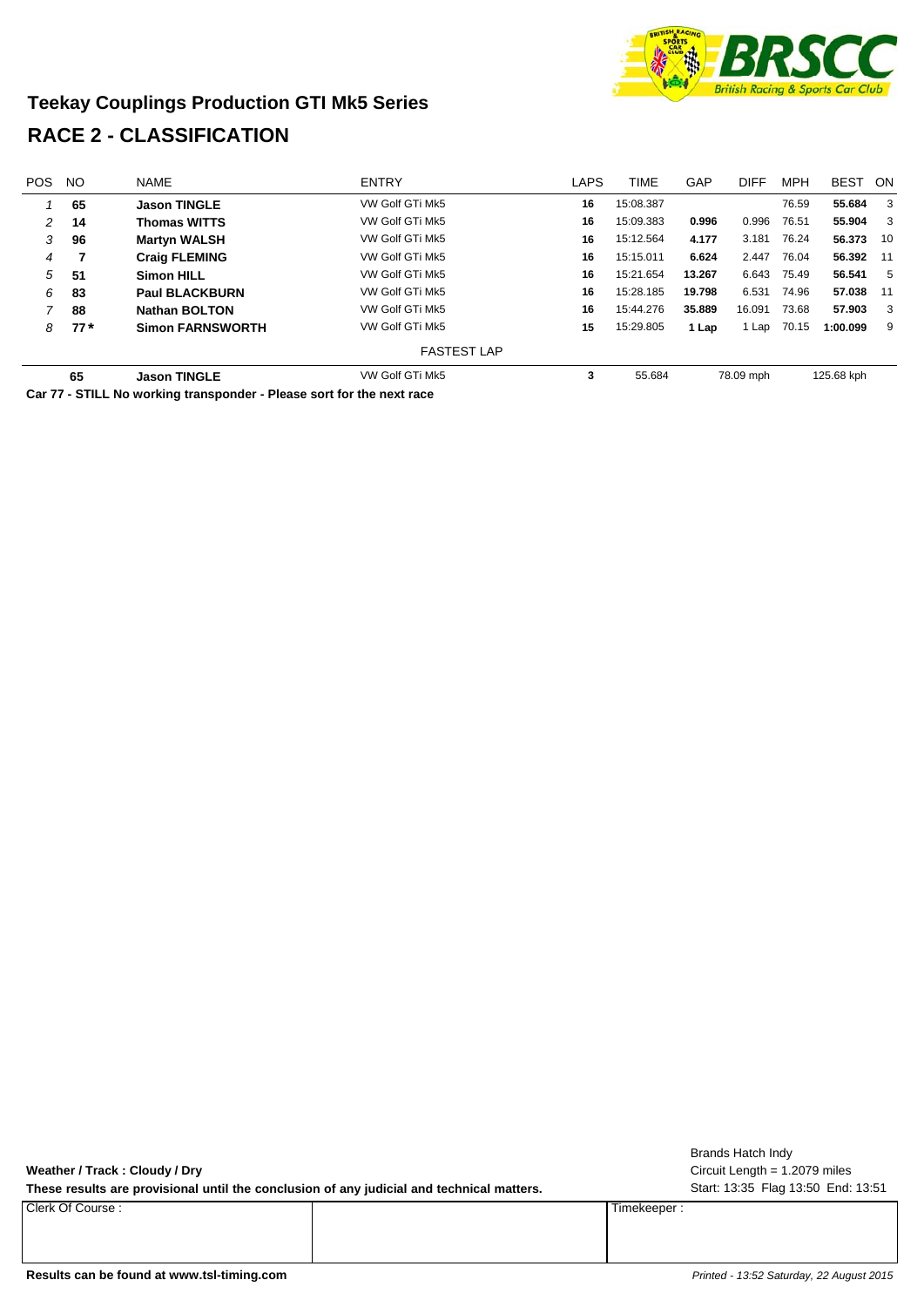| LAP <sub>1</sub> |               | @13:36:48.970 | LAP <sub>2</sub> |               | @13:37:45.374        | LAP <sub>3</sub> |               | @13:38:41.058 | LAP <sub>4</sub> |               | @13:39:36.748                   | LAP <sub>5</sub> |    |               | @13:40:32.717 |
|------------------|---------------|---------------|------------------|---------------|----------------------|------------------|---------------|---------------|------------------|---------------|---------------------------------|------------------|----|---------------|---------------|
| <b>NO</b>        | <b>BEHIND</b> | LAP TIME      | NO               | <b>BEHIND</b> | <b>TIME</b><br>LAP ' | NO               | <b>BEHIND</b> | LAP TIME      | NO               | <b>BEHIND</b> | LAP <sup>-</sup><br><b>TIME</b> | NO               |    | <b>BEHIND</b> | LAP TIME      |
|                  |               | 1:01.797      | 65               |               | 56.222               | 65               |               | 55.684        | 65               |               | 55.690                          |                  | 65 |               | 55.969        |
| 65               | 0.182         | 1:01.979      | 14               | 1.086         | 56.814               | 14               | .306          | 55.904        | 14               | 1.677         | 56.061                          |                  | 14 | 2.265         | 56.557        |
| 14               | 0.676         | 1:02.473      |                  | .700          | 58.104               | 96               | 2.531         | 56.428        | 96               | 3.384         | 56.543                          |                  | 96 | 4.245         | 56.830        |
| 96               | 1.478         | 1:03.275      | 96               | .787          | 56.713               | 7                | 2.990         | 56.974        |                  | 4.070         | 56.770                          |                  |    | 5.041         | 56.940        |
| 51               | 2.016         | 1:03.813      | 51               | 2.155         | 56.543               | 51               | 3.240         | 56.769        | 51               | 5.082         | 57.532                          |                  | 51 | 5.654         | 56.541        |
| 88               | 4.011         | 1:05.808      | 83               | 5.635         | 57.763               | 83               | 7.296         | 57.345        | 83               | 9.201         | 57.595                          |                  | 83 | 10.364        | 57.132        |
| 83               | 4.276         | 1:06.073      | 88               | 6.528         | 58.921               | 88               | 8.747         | 57.903        | 88               | 11.441        | 58.384                          |                  | 88 | 13.740        | 58.268        |
| 77               | 6.132         | 1:07.929      | 77               | 9.850         | 1:00.122             | 77               | 14.793        | 1:00.627      | 77               | 19.495        | 1:00.392                        |                  | 77 | 24.209        | 1:00.683      |

Start: 13:35 Flag 13:50 End: 13:51 Circuit Length = 1.2079 miles Brands Hatch Indy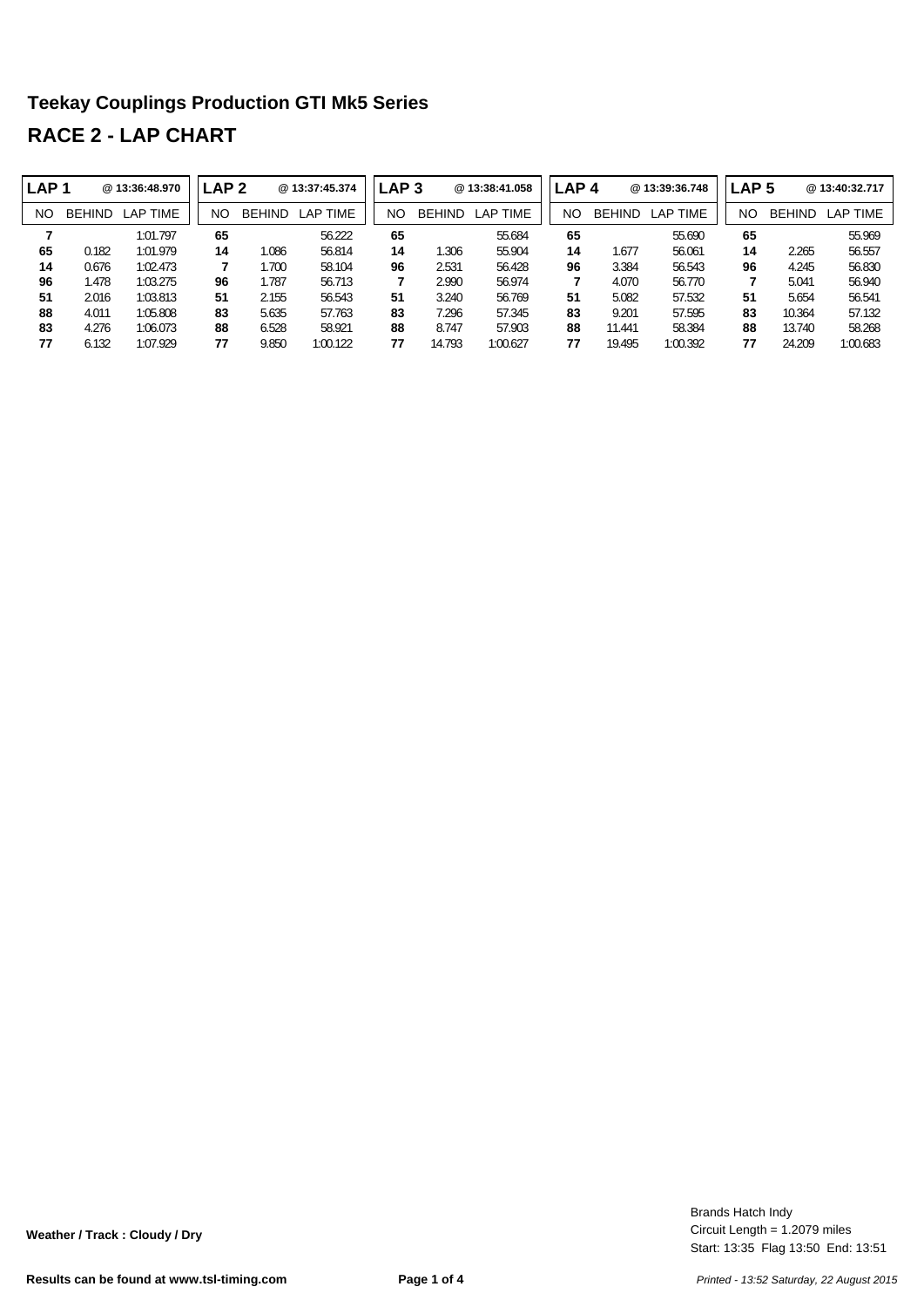| <b>LAP6</b> |               | @13:41:28.797         | <b>LAP 7</b> |               | @13:42:24.801 | LAP <sub>8</sub> |               | @13:43:21.118 | LAP <sub>9</sub> |               | @13:44:17.174 | <b>LAP 10</b> |               | @ 13:45:13.220 |
|-------------|---------------|-----------------------|--------------|---------------|---------------|------------------|---------------|---------------|------------------|---------------|---------------|---------------|---------------|----------------|
| <b>NO</b>   | <b>BEHIND</b> | <b>TIME</b><br>$AP^-$ | NΟ           | <b>BEHIND</b> | LAP TIME      | NO               | <b>BEHIND</b> | LAP TIME      | NΟ               | <b>BEHIND</b> | LAP TIME      | NΟ            | <b>BEHIND</b> | LAP TIME       |
| 65          |               | 56.080                | 65           |               | 56.004        | 65               |               | 56.317        | 65               |               | 56.056        | 65            |               | 56.046         |
| 14          | 2.760         | 56.575                | 14           | 3.218         | 56.462        | 14               | 3.206         | 56.305        | 14               | 3.454         | 56.304        | 14            | 3.939         | 56.531         |
| 96          | 4.653         | 56.488                | 96           | 5.306         | 56.657        | 96               | 5.739         | 56.750        | 96               | 6.456         | 56.773        | 96            | 6.783         | 56.373         |
|             | 5.627         | 56.666                |              | 6.336         | 56.713        | 7                | 6.536         | 56.517        |                  | 7.050         | 56.570        |               | 7.608         | 56.604         |
| 51          | 6.632         | 57.058                | 51           | 7.292         | 56.664        | 51               | 8.111         | 57.136        | 51               | 9.128         | 57.073        | 51            | 10.502        | 57.420         |
| 83          | 11.674        | 57.390                | 83           | 12.820        | 57.150        | 83               | 13.784        | 57.281        | 83               | 15.297        | 57.569        | 83            | 16.550        | 57.299         |
| 88          | 16.139        | 58.479                | 88           | 18.415        | 58.280        | 88               | 20.676        | 58.578        | 88               | 23.458        | 58.838        | 88            | 26.288        | 58.876         |
| 77          | 29.735        | 1:01.606              | 77           | 34.320        | 1:00.589      | 77               | 38.421        | 1:00.418      | 77               | 42.464        | 1:00.099      | 77            | 46.639        | 1:00.221       |

Start: 13:35 Flag 13:50 End: 13:51 Circuit Length = 1.2079 miles Brands Hatch Indy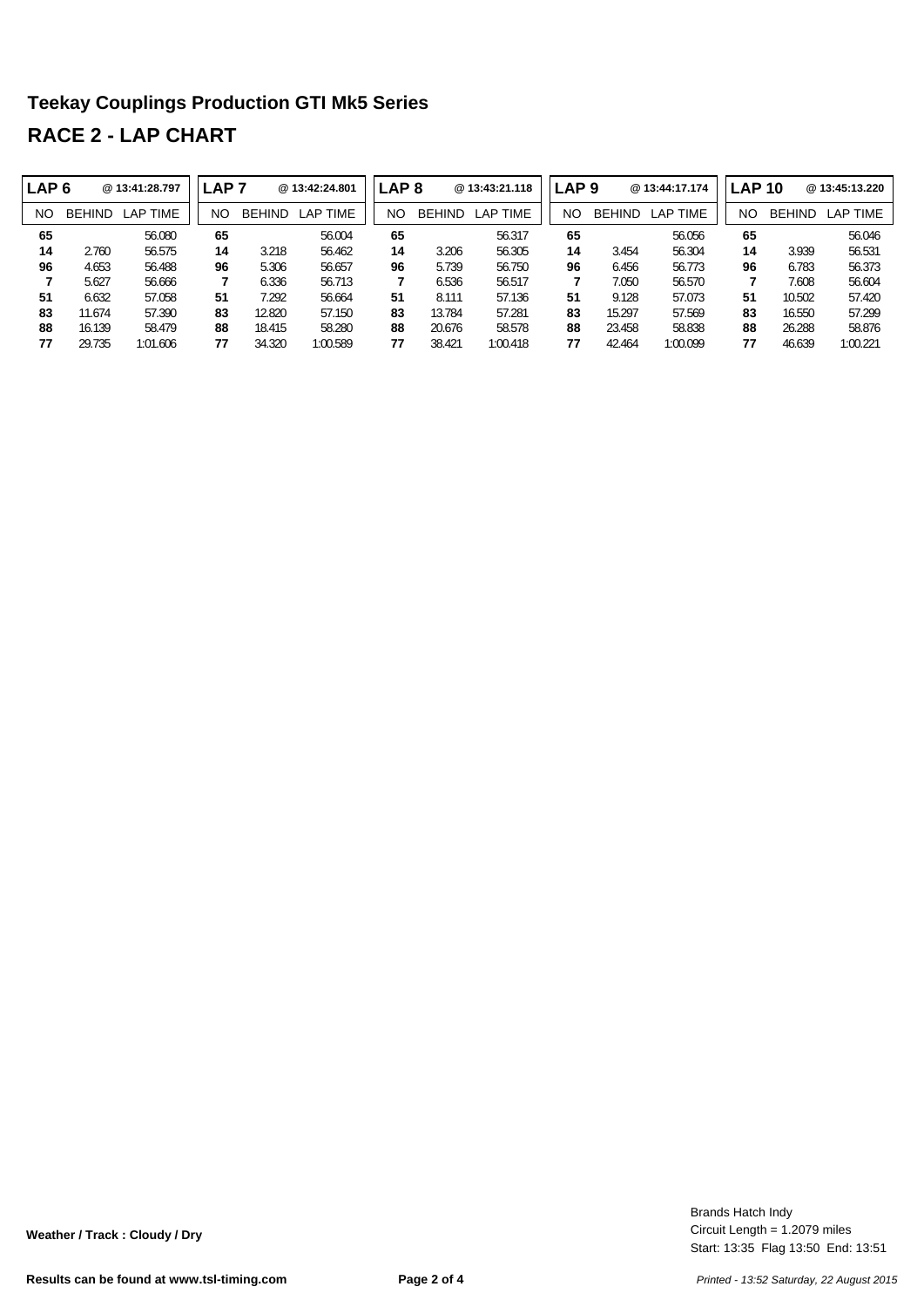| <b>LAP 11</b> |               | @13:46:09.647 | <b>LAP 12</b> |               | @ 13:47:06.079 | <b>LAP 13</b> |               | @13:48:02.917 | <b>LAP 14</b> |               | @13:48:59.351        |    | <b>LAP 15</b> | @13:49:56.136 |
|---------------|---------------|---------------|---------------|---------------|----------------|---------------|---------------|---------------|---------------|---------------|----------------------|----|---------------|---------------|
| <b>NO</b>     | <b>BEHIND</b> | LAP TIME      | NO            | <b>BEHIND</b> | LAP TIME       | NO            | <b>BEHIND</b> | LAP TIME      | NΟ            | <b>BEHIND</b> | ∟AP `<br><b>TIME</b> | NO | <b>BEHIND</b> | LAP TIME      |
| 65            |               | 56.427        | 65            |               | 56.432         | 65            |               | 56.838        | 65            |               | 56.434               | 65 |               | 56.785        |
| 14            | 3.954         | 56.442        | 14            | 3.889         | 56.367         | 14            | 3.816         | 56.765        | 14            | 3.884         | 56.502               | 14 | 3.868         | 56.769        |
| 96            | 6.816         | 56.460        | 96            | 7.156         | 56.772         | 77            | l Lap         | 1:07.727      | 96            | 7.084         | 56.570               | 96 | 6.778         | 56.479        |
|               | 7.573         | 56.392        |               | 7.773         | 56.632         | 96            | 6.948         | 56.630        |               | 8.030         | 56.895               |    | 7.912         | 56.667        |
| 51            | 11.616        | 57.541        | 51            | 12.814        | 57.630         | 7             | 7.569         | 56.634        | 77            | l Lap         | 1:01.569             | 51 | 15.396        | 57.396        |
| 83            | 17.161        | 57.038        | 83            | 18.347        | 57.618         | 51            | 13.553        | 57.577        | 51            | 14.785        | 57.666               | 77 | 1 Lap         | 1:04.896      |
| 88            | 28.579        | 58.718        | 88            | 30.913        | 58.766         | 83            | 18.919        | 57.410        | 83            | 19.650        | 57.165               | 83 | 20.524        | 57.659        |
| 77            | 51.023        | 1:00.811      |               |               |                | 88            | 32.580        | 58.505        | 88            | 34.598        | 58.452               | 88 | 36.495        | 58.682        |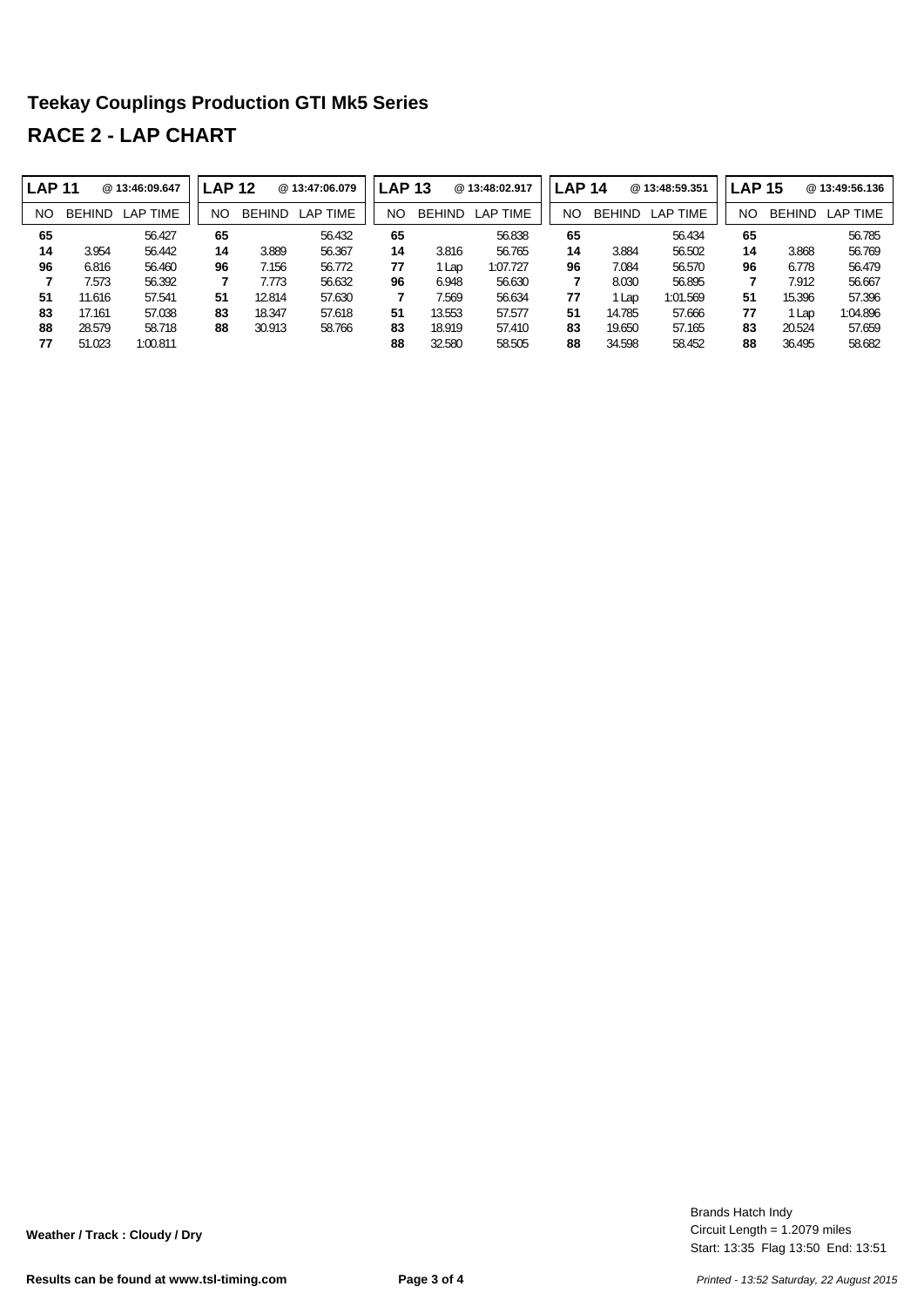| LAP 16 |        | @13:50:55.560 |
|--------|--------|---------------|
| NΟ     | BEHIND | LAP TIME      |
| 65     |        | 59.424        |
| 14     | 0.996  | 56.552        |
| 96     | 4.177  | 56.823        |
| 7      | 6.624  | 58.136        |
| 51     | 13.267 | 57.295        |
| 83     | 19.798 | 58.698        |
| 77     | 1 Lap  | 1:02.116      |
| 88     | 35.889 | 58.818        |

Start: 13:35 Flag 13:50 End: 13:51 Circuit Length = 1.2079 miles Brands Hatch Indy

**Weather / Track : Cloudy / Dry**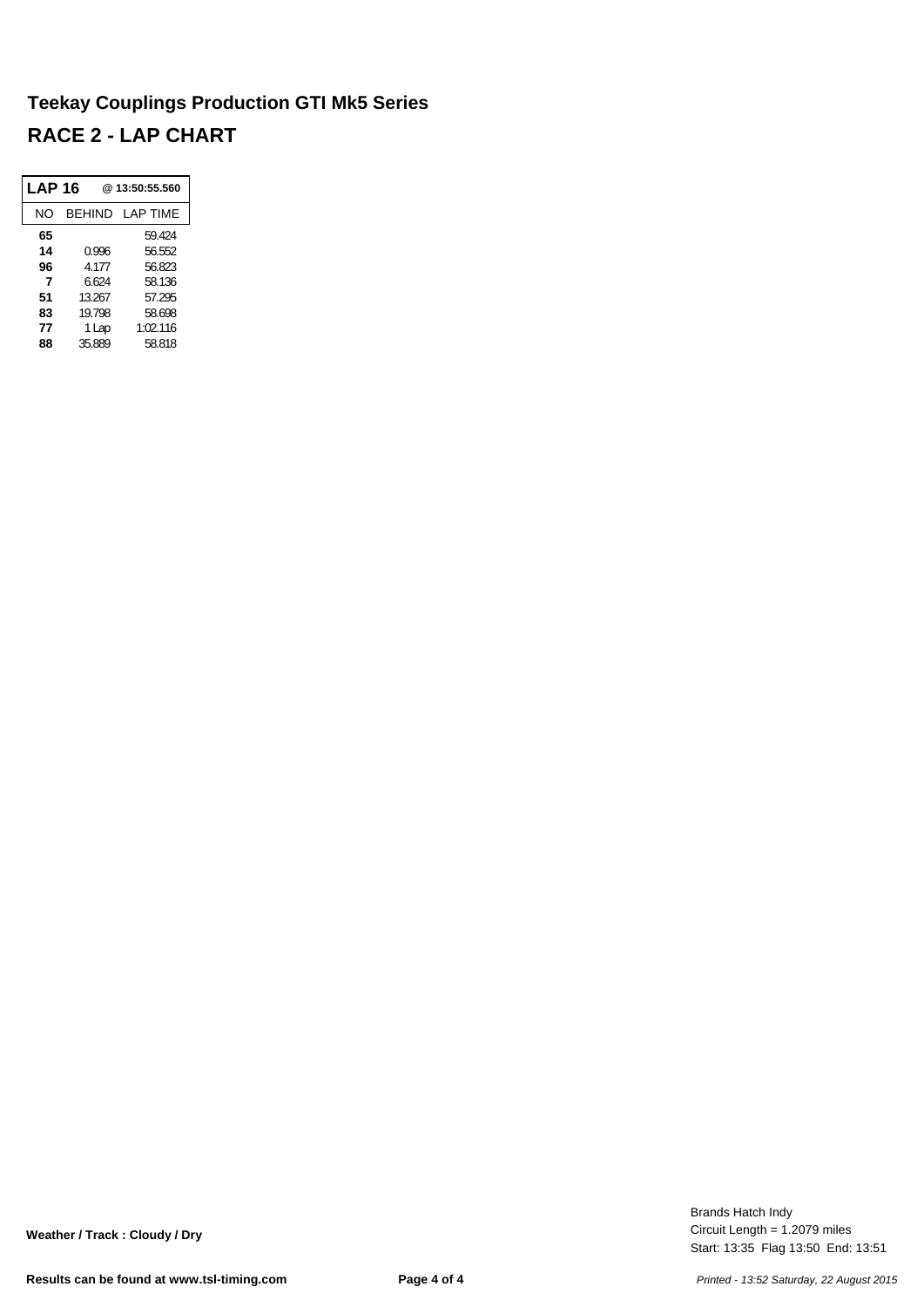DIFF = Difference To Personal Best Lap

| P <sub>1</sub> | <b>Jason TINGLE</b><br>65 |                |                |                              |  |  |  |
|----------------|---------------------------|----------------|----------------|------------------------------|--|--|--|
| LAP            | <b>LAP TIME</b>           | DIFF           | MPH            | TIME OF DAY                  |  |  |  |
| 1 -            | 1:01.979                  | 6.295          | 70.16          | 13:36:49.152                 |  |  |  |
| 2 -            | 56.222                    | 0.538          | 77.34          | 13:37:45.374                 |  |  |  |
| 3 -            | 55.684 (1)                |                | 78.09          | 13:38:41.058                 |  |  |  |
| 4 -<br>5 -     | 55.690<br>(2)             | 0.006          | 78.08<br>77.69 | 13:39:36.748<br>13:40:32.717 |  |  |  |
| 6 -            | 55.969 (3)<br>56.080      | 0.285<br>0.396 | 77.54          | 13:41:28.797                 |  |  |  |
| $7 -$          | 56.004                    | 0.320          | 77.64          | 13:42:24.801                 |  |  |  |
| 8 -            | 56.317                    | 0.633          | 77.21          | 13:43:21.118                 |  |  |  |
| 9 -            | 56.056                    | 0.372          | 77.57          | 13:44:17.174                 |  |  |  |
| $10 -$         | 56.046                    | 0.362          | 77.58          | 13:45:13.220                 |  |  |  |
| 11 -           | 56.427                    | 0.743          | 77.06          | 13:46:09.647                 |  |  |  |
| $12 -$         | 56.432                    | 0.748          | 77.05          | 13:47:06.079                 |  |  |  |
| $13 -$         | 56.838                    | 1.154          | 76.50          | 13:48:02.917                 |  |  |  |
| 14 -<br>$15 -$ | 56.434<br>56.785          | 0.750<br>1.101 | 77.05<br>76.58 | 13:48:59.351<br>13:49:56.136 |  |  |  |
| $16 -$         | 59.424                    | 3.740          | 73.17          | 13:50:55.560                 |  |  |  |
| P <sub>2</sub> | 14<br><b>Thomas WITTS</b> |                |                |                              |  |  |  |
| LAP            | <b>LAP TIME</b>           | DIFF           | MPH            | <b>TIME OF DAY</b>           |  |  |  |
| 1 -            | 1:02.473                  | 6.569          | 69.60          | 13:36:49.646                 |  |  |  |
| 2 -            | 56.814                    | 0.910          | 76.54          | 13:37:46.460                 |  |  |  |
| 3 -            | 55.904 (1)                |                | 77.78          | 13:38:42.364                 |  |  |  |
| 4 -            | 56.061<br>(2)             | 0.157          | 77.56          | 13:39:38.425                 |  |  |  |
| 5 -            | 56.557                    | 0.653          | 76.88          | 13:40:34.982                 |  |  |  |
| 6 -            | 56.575                    | 0.671          | 76.86          | 13:41:31.557                 |  |  |  |
| 7 -            | 56.462                    | 0.558          | 77.01          | 13:42:28.019                 |  |  |  |
| 8 -            | 56.305                    | 0.401          | 77.23          | 13:43:24.324                 |  |  |  |
| 9 -<br>$10 -$  | 56.304 (3)                | 0.400          | 77.23          | 13:44:20.628                 |  |  |  |
| $11 -$         | 56.531<br>56.442          | 0.627<br>0.538 | 76.92<br>77.04 | 13:45:17.159<br>13:46:13.601 |  |  |  |
| $12 -$         | 56.367                    | 0.463          | 77.14          | 13:47:09.968                 |  |  |  |
| $13 -$         | 56.765                    | 0.861          | 76.60          | 13:48:06.733                 |  |  |  |
| $14 -$         | 56.502                    | 0.598          | 76.96          | 13:49:03.235                 |  |  |  |
| $15 -$         | 56.769                    | 0.865          | 76.60          | 13:50:00.004                 |  |  |  |
| 16 -           | 56.552                    | 0.648          | 76.89          | 13:50:56.556                 |  |  |  |
| P <sub>3</sub> | <b>Martyn WALSH</b><br>96 |                |                |                              |  |  |  |
| LAP            | <b>LAP TIME</b>           | <b>DIFF</b>    | MPH            | TIME OF DAY                  |  |  |  |
| $1 -$          | 1:03.275                  | 6.902          | 68.72          | 13:36:50.448                 |  |  |  |
| $2 -$          | 56.713                    | 0.340          | 76.67          | 13:37:47.161                 |  |  |  |
| 3 -            | 56.428 (2)                | 0.055          | 77.06          | 13:38:43.589                 |  |  |  |
| $4 -$          | 56.543                    | 0.170          | 76.90          | 13:39:40.132                 |  |  |  |
| 5 -<br>6 -     | 56.830                    | 0.457<br>0.115 | 76.51<br>76.98 | 13:40:36.962<br>13:41:33.450 |  |  |  |
| $7 -$          | 56.488<br>56.657          | 0.284          | 76.75          | 13:42:30.107                 |  |  |  |
| 8 -            | 56.750                    | 0.377          | 76.62          | 13:43:26.857                 |  |  |  |
| 9 -            | 56.773                    | 0.400          | 76.59          | 13:44:23.630                 |  |  |  |
| 10 -           | 56.373 (1)                |                | 77.13          | 13:45:20.003                 |  |  |  |
| 11 -           | 56.460<br>(3)             | 0.087          | 77.02          | 13:46:16.463                 |  |  |  |
| 12 -           | 56.772                    | 0.399          | 76.59          | 13:47:13.235                 |  |  |  |
| 13 -           | 56.630                    | 0.257          | 76.78          | 13:48:09.865                 |  |  |  |
| 14 -           | 56.570                    | 0.197          | 76.87          | 13:49:06.435                 |  |  |  |
| 15 -           | 56.479                    | 0.106          | 76.99          | 13:50:02.914                 |  |  |  |
| 16 -           | 56.823                    | 0.450          | 76.52          | 13:50:59.737                 |  |  |  |
| P4             | <b>Craig FLEMING</b><br>7 |                |                |                              |  |  |  |
| LAP            | <b>LAP TIME</b>           | <b>DIFF</b>    | <b>MPH</b>     | TIME OF DAY                  |  |  |  |
| $1 -$          | 1:01.797                  | 5.405          | 70.36          | 13:36:48.970                 |  |  |  |
| $2 -$          | 58.104                    | 1.712          | 74.84          | 13:37:47.074                 |  |  |  |

**Weather / Track : Cloudy / Dry**

|        | DIFF = Difference To Personal Best Lap |       |       |              |
|--------|----------------------------------------|-------|-------|--------------|
| $3 -$  | 56.974                                 | 0.582 | 76.32 | 13.38.44.048 |
| 4 -    | 56.770                                 | 0.378 | 76.60 | 13:39:40.818 |
| 5 -    | 56.940                                 | 0.548 | 76.37 | 13:40:37.758 |
| 6 -    | 56.666                                 | 0.274 | 76.74 | 13:41:34.424 |
| 7 -    | 56.713                                 | 0.321 | 76.67 | 13:42:31.137 |
| 8 -    | 56.517<br>(2)                          | 0.125 | 76.94 | 13:43:27.654 |
| $9 -$  | 56.570<br>(3)                          | 0.178 | 76.87 | 13:44:24.224 |
| $10 -$ | 56.604                                 | 0.212 | 76.82 | 13:45:20.828 |
| $11 -$ | 56.392(1)                              |       | 77.11 | 13:46:17.220 |
| $12 -$ | 56.632                                 | 0.240 | 76.78 | 13:47:13.852 |
| $13 -$ | 56.634                                 | 0.242 | 76.78 | 13:48:10.486 |
| $14 -$ | 56.895                                 | 0.503 | 76.43 | 13:49:07.381 |
| $15 -$ | 56.667                                 | 0.275 | 76.73 | 13:50:04.048 |
| 16 -   | 58.136                                 | 1.744 | 74.80 | 13:51:02.184 |

| P5     | <b>Simon HILL</b><br>51     |             |            |              |
|--------|-----------------------------|-------------|------------|--------------|
| LAP    | <b>LAP TIME</b>             | <b>DIFF</b> | <b>MPH</b> | TIME OF DAY  |
| 1 -    | 1:03.813                    | 7.272       | 68.14      | 13:36:50.986 |
| $2 -$  | 56.543<br>(2)               | 0.002       | 76.90      | 13:37:47.529 |
| $3 -$  | 56.769                      | 0.228       | 76.60      | 13:38:44.298 |
| $4 -$  | 57.532                      | 0.991       | 75.58      | 13:39:41.830 |
| 5 -    | 56.541<br>(1)               |             | 76.91      | 13:40:38.371 |
| 6 -    | 57.058                      | 0.517       | 76.21      | 13:41:35.429 |
| $7 -$  | 56.664<br>(3)               | 0.123       | 76.74      | 13:42:32.093 |
| 8 -    | 57.136                      | 0.595       | 76.10      | 13:43:29.229 |
| 9 -    | 57.073                      | 0.532       | 76.19      | 13:44:26.302 |
| $10 -$ | 57.420                      | 0.879       | 75.73      | 13:45:23.722 |
| 11 -   | 57.541                      | 1.000       | 75.57      | 13:46:21.263 |
| $12 -$ | 57.630                      | 1.089       | 75.45      | 13:47:18.893 |
| $13 -$ | 57.577                      | 1.036       | 75.52      | 13:48:16.470 |
| $14 -$ | 57.666                      | 1.125       | 75.41      | 13:49:14.136 |
| $15 -$ | 57.396                      | 0.855       | 75.76      | 13:50:11.532 |
| 16 -   | 57.295                      | 0.754       | 75.89      | 13:51:08.827 |
| P6     | <b>Paul BLACKBURN</b><br>83 |             |            |              |
|        |                             |             |            |              |

| LAP    | <b>LAP TIME</b>            | DIFF  | MPH   | TIME OF DAY  |
|--------|----------------------------|-------|-------|--------------|
| 1 -    | 1:06.073                   | 9.035 | 65.81 | 13:36:53.246 |
| $2 -$  | 57.763                     | 0.725 | 75.28 | 13:37:51.009 |
| $3 -$  | 57.345                     | 0.307 | 75.83 | 13:38:48.354 |
| $4 -$  | 57.595                     | 0.557 | 75.50 | 13:39:45.949 |
| 5 -    | 57.132 (2)                 | 0.094 | 76.11 | 13:40:43.081 |
| 6 -    | 57.390                     | 0.352 | 75.77 | 13:41:40.471 |
| $7 -$  | 57.150<br>(3)              | 0.112 | 76.09 | 13:42:37.621 |
| 8 -    | 57.281                     | 0.243 | 75.91 | 13:43:34.902 |
| 9 -    | 57.569                     | 0.531 | 75.53 | 13:44:32.471 |
| $10 -$ | 57.299                     | 0.261 | 75.89 | 13:45:29.770 |
| $11 -$ | 57.038 (1)                 |       | 76.24 | 13:46:26.808 |
| $12 -$ | 57.618                     | 0.580 | 75.47 | 13:47:24.426 |
| $13 -$ | 57.410                     | 0.372 | 75.74 | 13:48:21.836 |
| $14 -$ | 57.165                     | 0.127 | 76.07 | 13:49:19.001 |
| $15 -$ | 57.659                     | 0.621 | 75.41 | 13:50:16.660 |
| $16 -$ | 58.698                     | 1.660 | 74.08 | 13:51:15.358 |
| P7     | <b>Nathan BOLTON</b><br>88 |       |       |              |

| . .   | 00 INGURU DULI UN |             |            |                    |
|-------|-------------------|-------------|------------|--------------------|
| LAP   | LAP TIME          | <b>DIFF</b> | <b>MPH</b> | <b>TIME OF DAY</b> |
| 1 -   | 1:05.808          | 7.905       | 66.07      | 13:36:52.981       |
| $2 -$ | 58.921            | 1.018       | 73.80      | 13:37:51.902       |
| $3 -$ | 57.903(1)         |             | 75.10      | 13:38:49.805       |
| 4 -   | 58.384            | 0.481       | 74.48      | 13:39:48.189       |
| $5 -$ | 58.268 (2)        | 0.365       | 74.63      | 13:40:46.457       |
| $6 -$ | 58.479            | 0.576       | 74.36      | 13:41:44.936       |
| 7 -   | 58.280<br>(3)     | 0.377       | 74.61      | 13:42:43.216       |

Start: 13:35 Flag 13:50 End: 13:51 Circuit Length = 1.2079 miles Brands Hatch Indy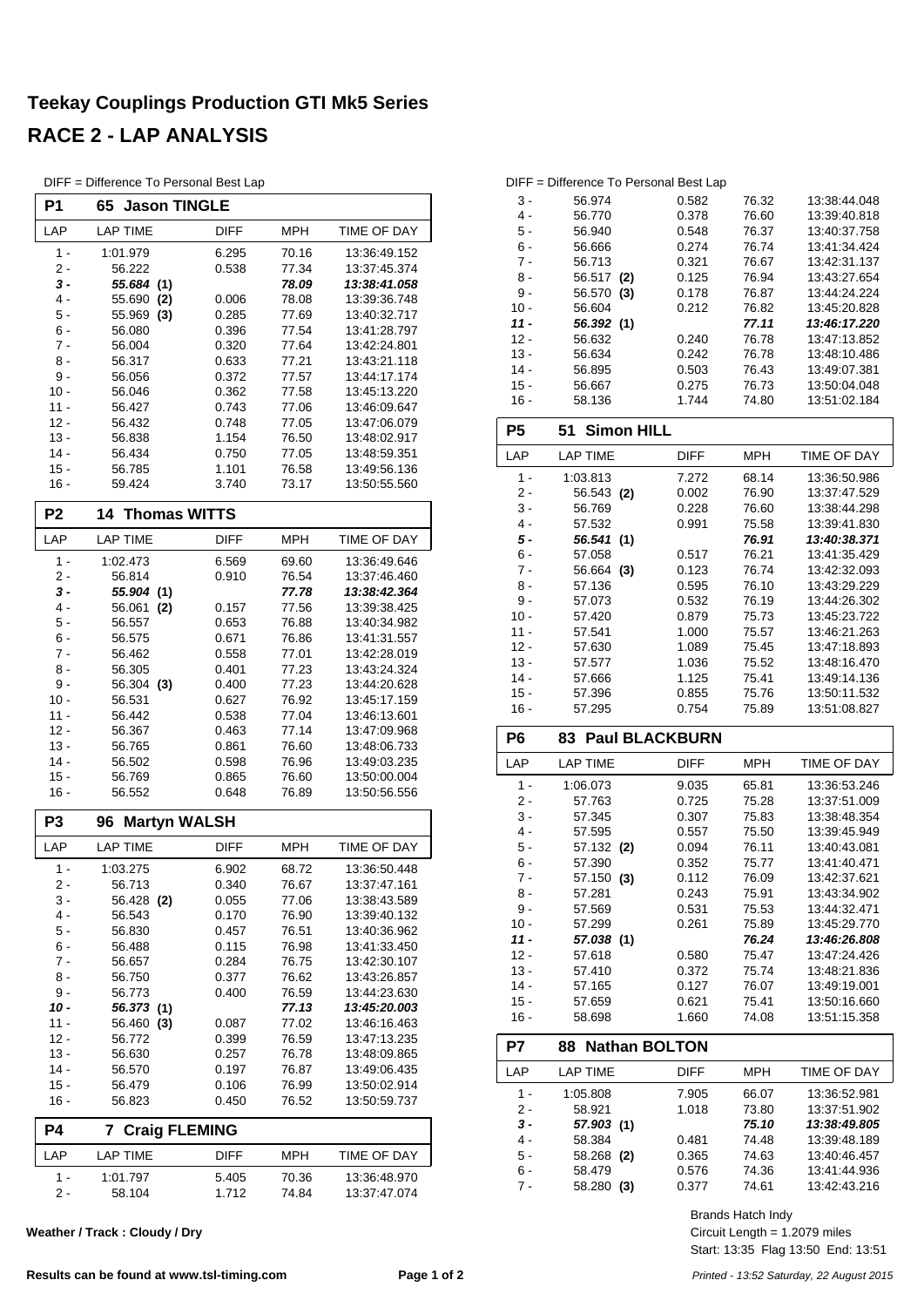| DIFF = Difference To Personal Best Lap |        |       |       |              |  |  |  |
|----------------------------------------|--------|-------|-------|--------------|--|--|--|
| 8 -                                    | 58.578 | 0.675 | 74.23 | 13:43:41.794 |  |  |  |
| 9 -                                    | 58.838 | 0.935 | 73.90 | 13:44:40.632 |  |  |  |
| $10 -$                                 | 58.876 | 0.973 | 73.86 | 13:45:39.508 |  |  |  |
| $11 -$                                 | 58.718 | 0.815 | 74.05 | 13:46:38.226 |  |  |  |
| $12 -$                                 | 58.766 | 0.863 | 73.99 | 13:47:36.992 |  |  |  |
| $13 -$                                 | 58.505 | 0.602 | 74.32 | 13:48:35.497 |  |  |  |
| $14 -$                                 | 58.452 | 0.549 | 74.39 | 13:49:33.949 |  |  |  |
| $15 -$                                 | 58.682 | 0.779 | 74.10 | 13:50:32.631 |  |  |  |
| $16 -$                                 | 58.818 | 0.915 | 73.93 | 13.51.31.449 |  |  |  |

| P8     | <b>77 Simon FARNSWORTH</b> |             |       |              |
|--------|----------------------------|-------------|-------|--------------|
| LAP    | <b>LAP TIME</b>            | <b>DIFF</b> | MPH   | TIME OF DAY  |
| 1 -    | 1:07.929                   | 7.830       | 64.01 | 13:36:55.102 |
| 2 -    | $1:00.122$ (2)             | 0.023       | 72.32 | 13:37:55.224 |
| $3 -$  | 1:00.627                   | 0.528       | 71.72 | 13:38:55.851 |
| 4 -    | 1:00.392                   | 0.293       | 72.00 | 13:39:56.243 |
| 5 -    | 1:00.683                   | 0.584       | 71.66 | 13:40:56.926 |
| $6 -$  | 1:01.606                   | 1.507       | 70.58 | 13:41:58.532 |
| $7 -$  | 1:00.589                   | 0.490       | 71.77 | 13:42:59.121 |
| $8 -$  | 1:00.418                   | 0.319       | 71.97 | 13:43:59.539 |
| 9 -    | 1:00.099<br>(1)            |             | 72.35 | 13:44:59.638 |
| 10 -   | 1:00.221<br>(3)            | 0.122       | 72.21 | 13:45:59.859 |
| 11 -   | 1:00.811                   | 0.712       | 71.51 | 13:47:00.670 |
| $12 -$ | 1:07.727                   | 7.628       | 64.20 | 13:48:08.397 |
| $13 -$ | 1:01.569                   | 1.470       | 70.62 | 13:49:09.966 |
| 14 -   | 1:04.896                   | 4.797       | 67.00 | 13:50:14.862 |
| $15 -$ | 1:02.116                   | 2.017       | 70.00 | 13.51.16.978 |

Start: 13:35 Flag 13:50 End: 13:51 Circuit Length = 1.2079 miles Brands Hatch Indy

**Weather / Track : Cloudy / Dry**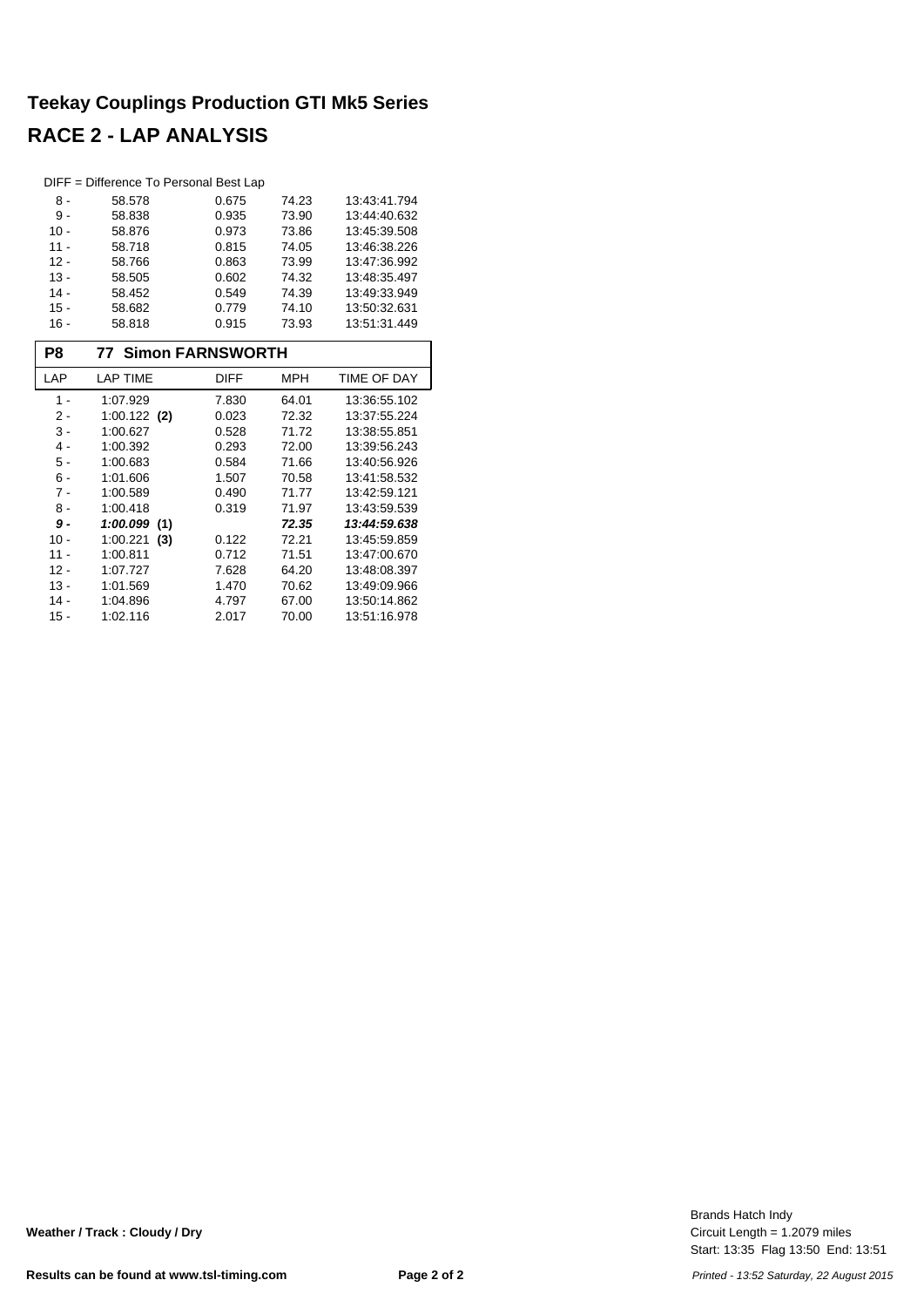**Teekay Couplings Production GTI Mk5 Series RACE 6 - GRID (15 minutes)**



**These results are provisional until the conclusion of any judicial and technical matters.**

Clerk Of Course : Timekeeper :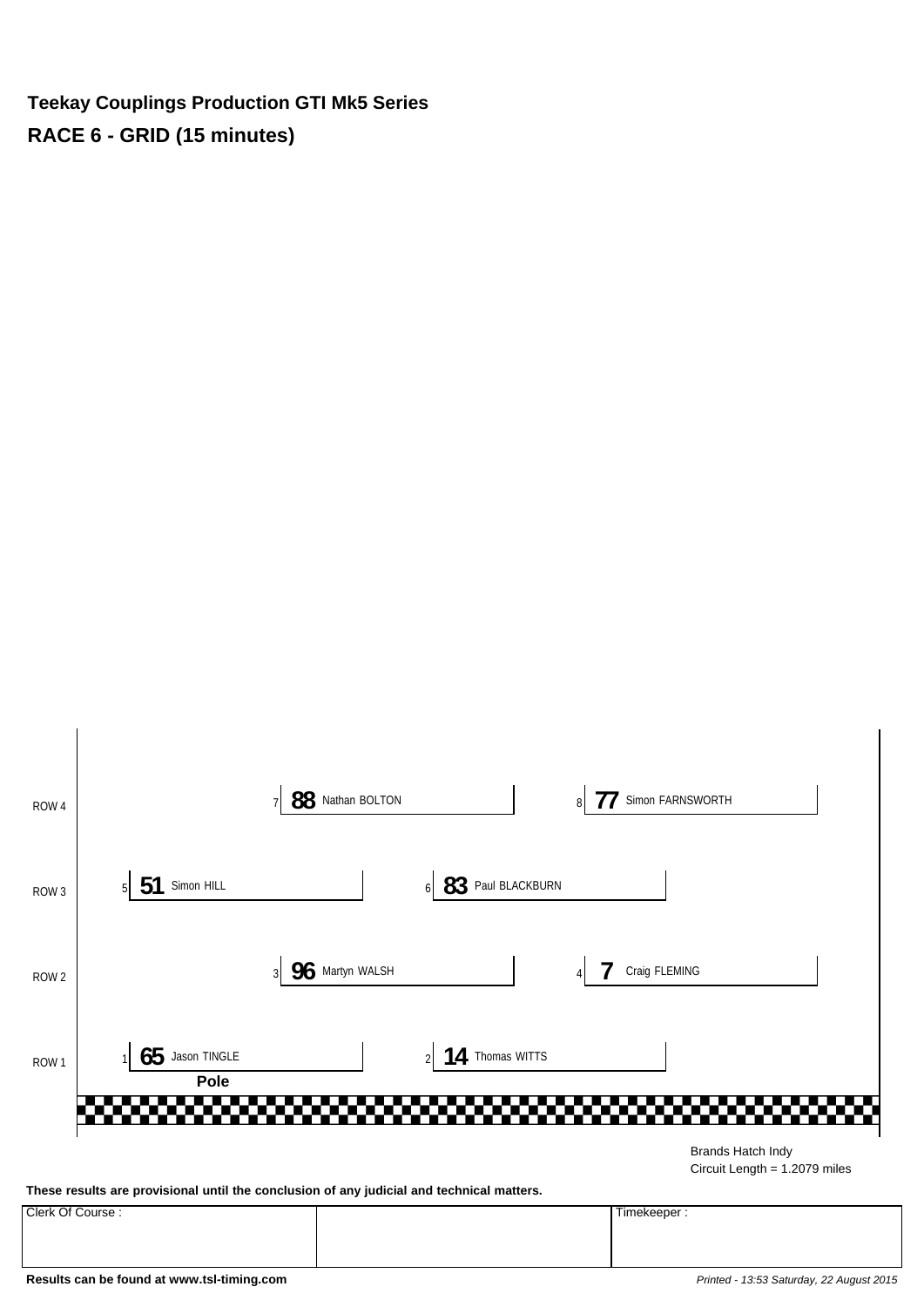

## **Teekay Couplings Production GTI Mk5 Series RACE 6 - CLASSIFICATION**

| <b>POS</b> | <b>NO</b> | <b>NAME</b>             | <b>ENTRY</b>       | <b>LAPS</b> | <b>TIME</b> | GAP    | <b>DIFF</b> | <b>MPH</b> | <b>BEST</b> | ON             |
|------------|-----------|-------------------------|--------------------|-------------|-------------|--------|-------------|------------|-------------|----------------|
|            | 65        | <b>Jason TINGLE</b>     | VW Golf GTi Mk5    | 8           | 7:36.319    |        |             | 76.23      | 56.028      | 5              |
| 2          | 14        | <b>Thomas WITTS</b>     | VW Golf GTi Mk5    | 8           | 7:37.089    | 0.770  | 0.770       | 76.10      | 56.066      | 6              |
| 3          |           | <b>Craig FLEMING</b>    | VW Golf GTi Mk5    | 8           | 7:38.104    | 1.785  | 1.015       | 75.94      | 56.227      | 3              |
| 4          | 96        | <b>Martyn WALSH</b>     | VW Golf GTi Mk5    | 8           | 7:38.431    | 2.112  | 0.327       | 75.88      | 55.885      | $\overline{4}$ |
| 5          | 88        | <b>Nathan BOLTON</b>    | VW Golf GTi Mk5    | 8           | 7:52.644    | 16.325 | 14.213      | 73.60      | 57.919      | 2              |
|            |           |                         | NOT CLASSIFIED     |             |             |        |             |            |             |                |
| <b>DNF</b> | 77        | <b>Simon FARNSWORTH</b> | VW Golf GTi Mk5    |             | 1:08.024    | 7 Laps | 7 Laps      | 63.92      | 1:08.024    |                |
| <b>DNF</b> | 51        | <b>Simon HILL</b>       | VW Golf GTi Mk5    | 0           |             |        |             |            |             |                |
| <b>DNF</b> | 83        | <b>Paul BLACKBURN</b>   | VW Golf GTi Mk5    | 0           |             |        |             |            |             |                |
|            |           |                         | <b>FASTEST LAP</b> |             |             |        |             |            |             |                |
|            | 96        | <b>Martyn WALSH</b>     | VW Golf GTi Mk5    | 4           | 55.885      |        | 77.81 mph   |            | 125.22 kph  |                |

| Weather / Track: Bright / Dry                                                             |             | Brands Hatch Indy<br>Circuit Length = $1.2079$ miles |
|-------------------------------------------------------------------------------------------|-------------|------------------------------------------------------|
| These results are provisional until the conclusion of any judicial and technical matters. |             | Start: 16:22 Flag 16:29 End: 16:30                   |
| Clerk Of Course:                                                                          | Timekeeper: |                                                      |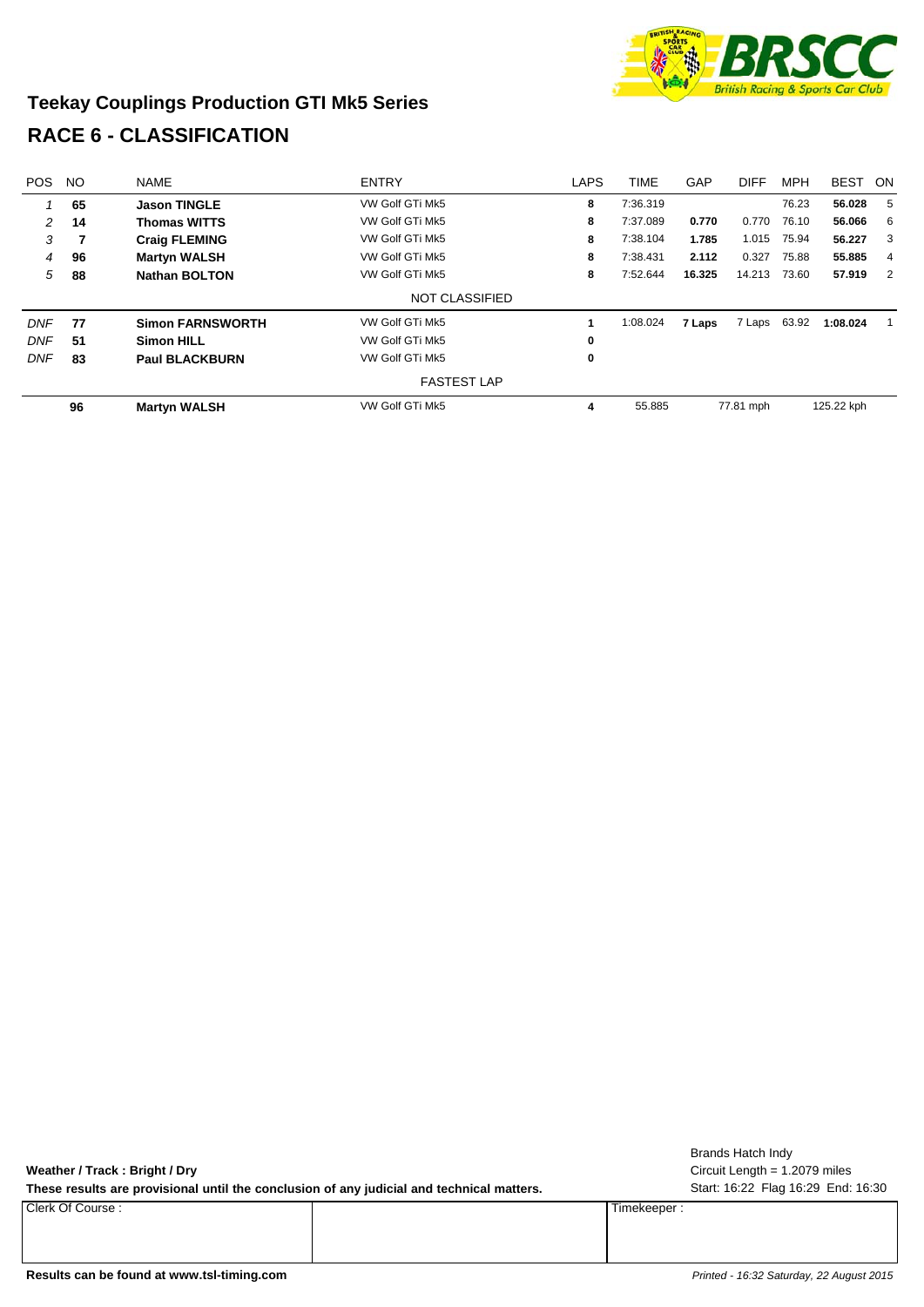| LAP <sub>1</sub> |               | @ 16:23:19.060 | LAP 2 |               | @16:24:15.417   | LAP <sub>3</sub> |               | @ 16:25:11.612 | LAP <sub>4</sub> |               | @ 16:26:07.719  | LAP <sub>5</sub> |               | @16:27:03.747 |
|------------------|---------------|----------------|-------|---------------|-----------------|------------------|---------------|----------------|------------------|---------------|-----------------|------------------|---------------|---------------|
| NO               | <b>BEHIND</b> | LAP TIME       | NO    | <b>BEHIND</b> | <b>LAP TIME</b> | NO               | <b>BEHIND</b> | LAP TIME       | NO               | <b>BEHIND</b> | <b>LAP TIME</b> | NΟ               | <b>BEHIND</b> | LAP TIME      |
| 65               |               | 1:02.323       | 65    |               | 56.357          | 65               |               | 56.195         | 65               |               | 56.107          | 65               |               | 56.028        |
|                  | 0.523         | 1:02.846       |       | 0.514         | 56.348          |                  | 0.546         | 56.227         | 14               | 0.929         | 56.204          | 14               | 1.194         | 56.293        |
| 14               | 0.931         | 1:03.254       | 14    | 0.753         | 56.179          | 14               | 0.832         | 56.274         |                  | 1.030         | 56.591          |                  | 1.879         | 56.877        |
| 96               | .599          | 1:03.922       | 96    | 1.683         | 56.441          | 96               | 1.715         | 56.227         | 96               | 1.493         | 55.885          | 96               | 2.443         | 56.978        |
| 88               | 2.467         | 1:04.790       | 88    | 4.029         | 57.919          | 88               | 5.801         | 57.967         | 88               | 7.832         | 58.138          | 88               | 9.904         | 58.100        |
| 77               | 5.701         | 1:08.024       |       |               |                 |                  |               |                |                  |               |                 |                  |               |               |

Start: 16:22 Flag 16:29 End: 16:30 Circuit Length = 1.2079 miles Brands Hatch Indy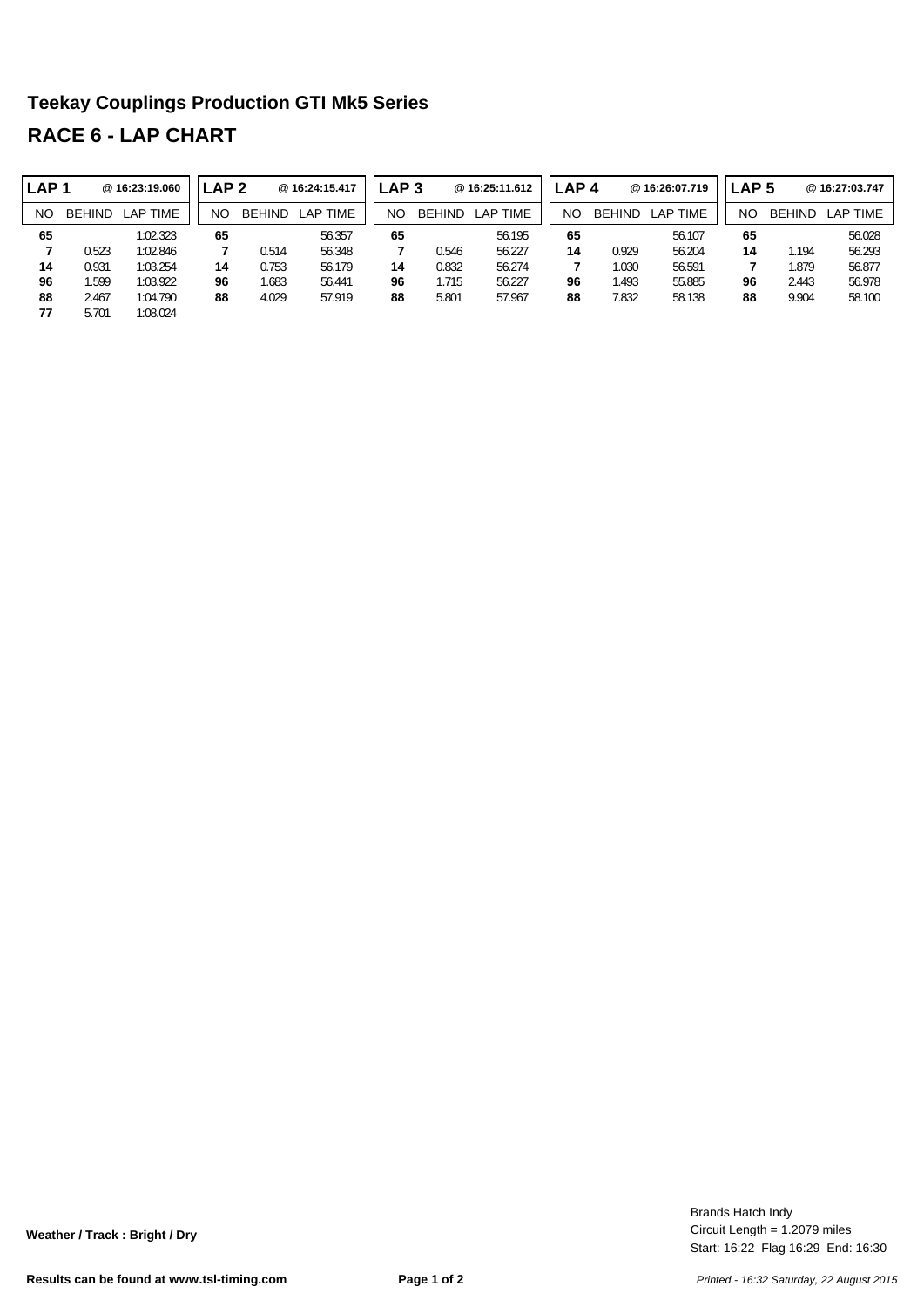| LAP <sub>6</sub> |               | @16:28:00.114   | AP 7 |               | @16:28:56.475   | LAP <sub>8</sub> |               | @16:29:53.056 |
|------------------|---------------|-----------------|------|---------------|-----------------|------------------|---------------|---------------|
| NO               | <b>BEHIND</b> | <b>LAP TIME</b> | NΟ   | <b>BEHIND</b> | <b>LAP TIME</b> | NΟ               | <b>BEHIND</b> | LAP TIME      |
| 65               |               | 56.367          | 65   |               | 56.361          | 65               |               | 56.581        |
| 14               | 0.893         | 56.066          | 14   | 0.827         | 56.295          | 14               | 0.770         | 56.524        |
| 7                | 1.898         | 56.386          |      | 1.908         | 56.371          |                  | 1.785         | 56.458        |
| 96               | 2.462         | 56.386          | 96   | 2.499         | 56.398          | 96               | 2.112         | 56.194        |
| 88               | 11.736        | 58.199          | 88   | 14.194        | 58.819          | 88               | 16.325        | 58.712        |

Start: 16:22 Flag 16:29 End: 16:30 Circuit Length = 1.2079 miles Brands Hatch Indy

**Weather / Track : Bright / Dry**